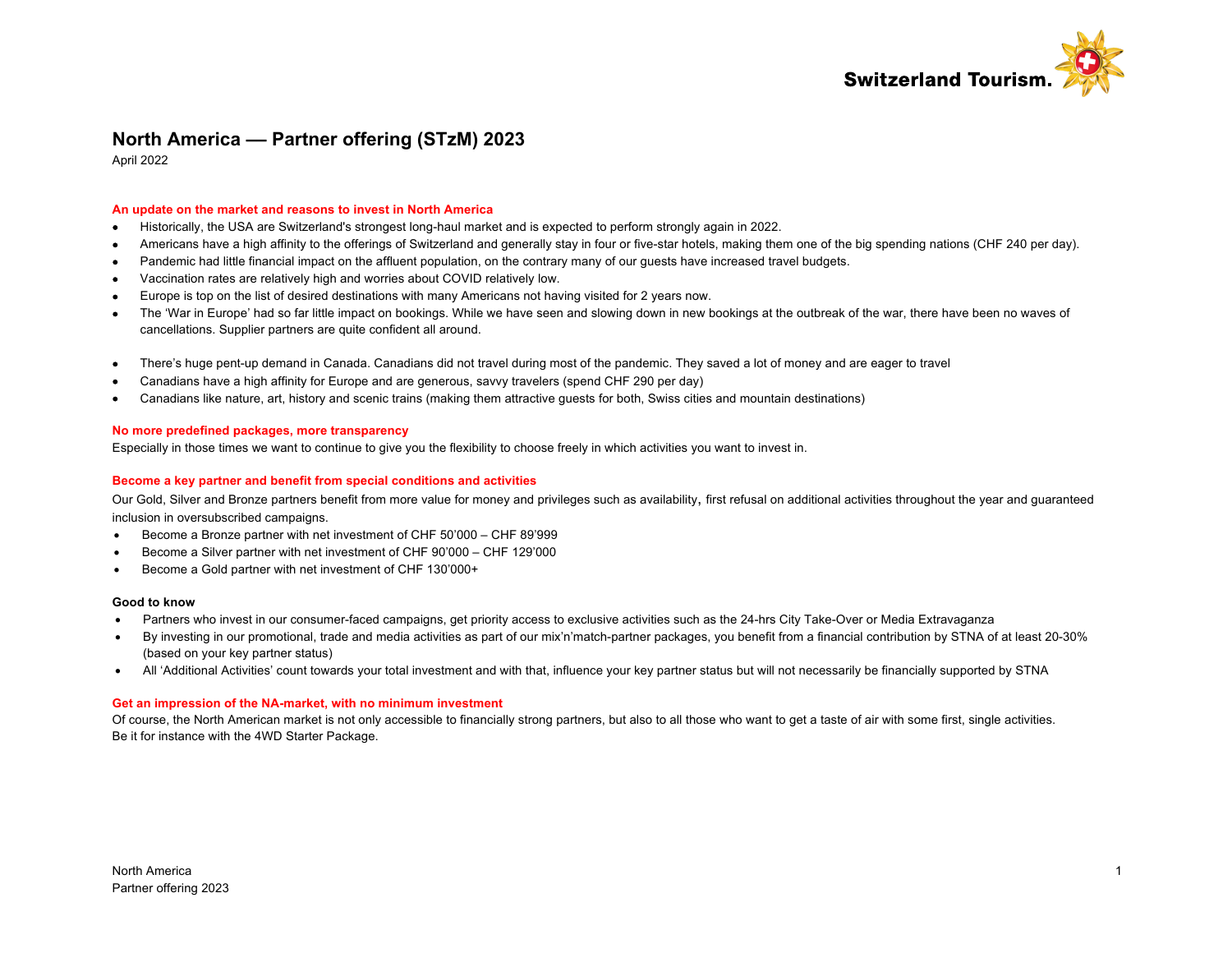

## **Activity overview and price list**

All figures in CHF, no VAT applies

| Integrated 4WD-Activities with a strong focus on (e-)Marketing and Promotions (B2C) |              |                   |                     |                     |                       |
|-------------------------------------------------------------------------------------|--------------|-------------------|---------------------|---------------------|-----------------------|
| <b>Activity</b>                                                                     | <u>Value</u> | <b>Gold Price</b> | <b>Silver Price</b> | <b>Bronze Price</b> | <b>Standard Price</b> |
| Experience Switzerland - Main partner                                               | CHF 150'000  | CHF 70'000        | CHF 75'000          | CHF 80'000          |                       |
| Experience Switzerland - Key partner                                                | CHF 90'000   | CHF 42'000        | CHF 45'000          | CHF 48'000          | CHF 55'000            |
| End of Year Digital Campaign w/ an OTA                                              | CHF 33'000   | CHF 23'000        | CHF 24'750          | CHF 26'500          | CHF 33'000            |
| Luxury / Winter eOOH & Digital Campaign                                             | CHF 33'000   | CHF 23'000        | CHF 24'750          | CHF 26'500          | CHF 33'000            |
| Canada: Well-being / Swiss Hygge Campaign                                           | CHF 33'000   | CHF 22'000        | CHF 24'000          | CHF 26'000          | CHF 33'000            |
| Trade (KAM) Activities (B2B)                                                        |              |                   |                     |                     |                       |
| Luxury Consortia Marketing                                                          | CHF 30'000   | CHF 21'000        | CHF 22'500          | CHF 24'000          | CHF 30'000            |
| Meet the Travel Trade                                                               | CHF 13'000   | CHF 9'100         | CHF 9'750           | CHF 10'400          | CHF 13'000            |
| <b>Switzerland Travel Experience</b>                                                | CHF 15'000   | CHF 9'000         | CHF 9'000           | CHF 9'000           | CHF 9'000             |
| Media (KMM) Activities (B2B)                                                        |              |                   |                     |                     |                       |
| Meet the Press - Media Tour                                                         | CHF 9'500    | CHF 6'650         | CHF 7'125           | CHF 7'600           | CHF 9'500             |
| Holiday Extravaganza in NY                                                          | CHF 45'000   | CHF 25'000        | CHF 25'000          | CHF 25'000          | CHF 45'000            |
| Influencer or KOL Marketing                                                         | CHF 28'000   | CHF 19'600        | CHF 21'000          | CHF 22'400          | CHF 28'000            |
| <b>TV and Streaming</b>                                                             | CHF 30'000   | CHF 18'500        | CHF 19'750          | CHF 21'000          | CHF 30'000            |

| Additional Activities — please note only open to Key Partners (gold/silver/bronze), apart from the Starter Package |            |            |            |            |            |  |  |  |  |
|--------------------------------------------------------------------------------------------------------------------|------------|------------|------------|------------|------------|--|--|--|--|
| 4WD: Starter Package                                                                                               | CHF 10'000 | CHF 10'000 | CHF 10'000 | CHF 10'000 | CHF 10'000 |  |  |  |  |
| KAM/KMM: 24-hrs City Take-Over                                                                                     | CHF 40'000 | CHF 40'000 | CHF 40'000 | CHF 40'000 |            |  |  |  |  |
| KAM: Switzerland Campus L                                                                                          | CHF 8'500  | CHF 8'500  | CHF 8'500  | CHF 8'500  |            |  |  |  |  |
| KAM: Switzerland Campus M                                                                                          | CHF 7'500  | CHF 7'500  | CHF 7'500  | CHF 7'500  |            |  |  |  |  |
| KAM: Trade Sales Calls                                                                                             | CHF 5'000  | CHF 5'000  | CHF 5'000  | CHF 5'000  |            |  |  |  |  |
| <b>KAM: Business Plans with Tour Operators</b>                                                                     | CHF 20'000 | CHF 20'000 | CHF 20'000 | CHF 20'000 |            |  |  |  |  |
| <b>KMM: Exclusive Media Event</b>                                                                                  | CHF 20'000 | CHF 20'000 | CHF 20'000 | CHF 20'000 |            |  |  |  |  |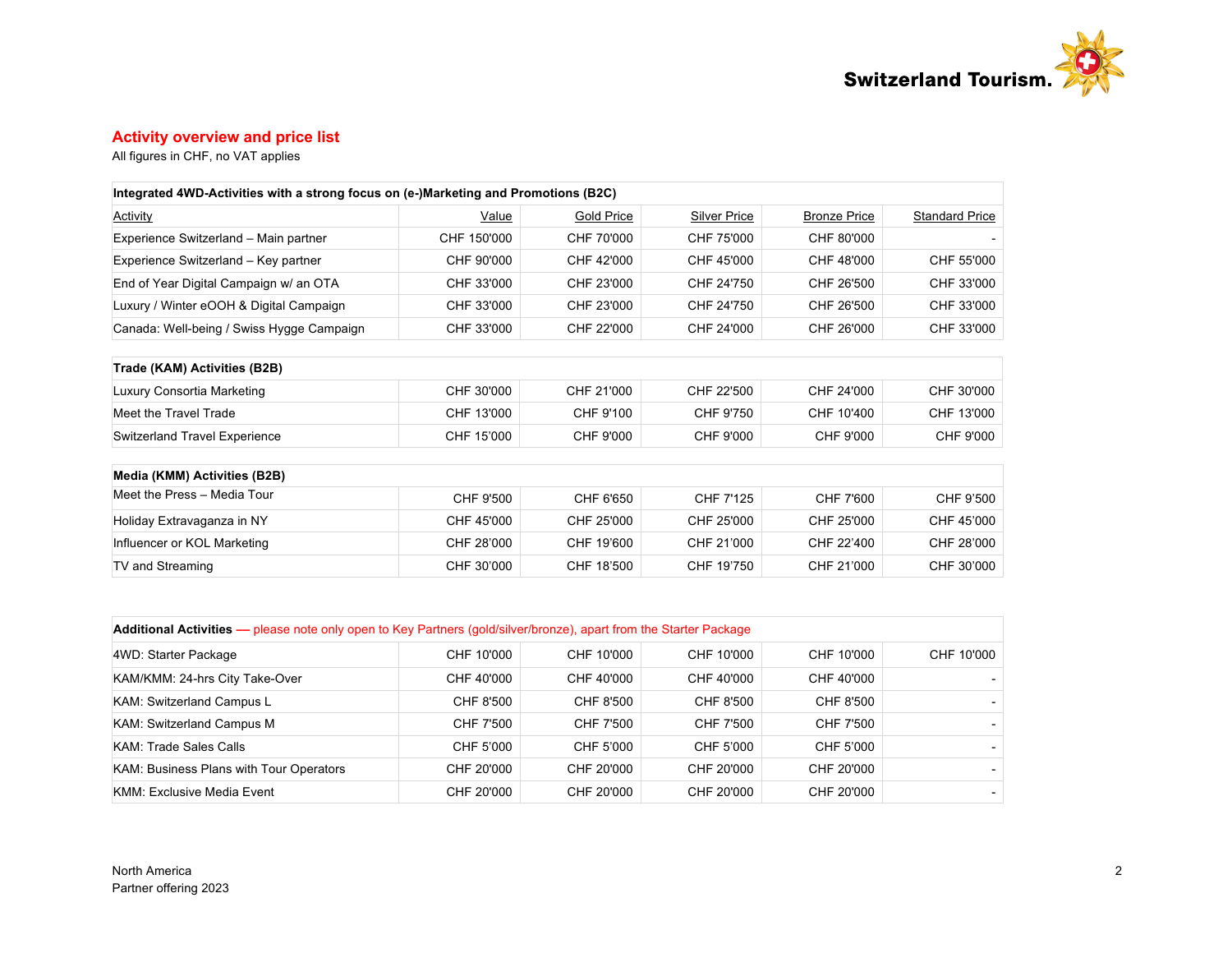

## **Detailed information about each activity**

Details can be subject to change

# **B2C-faced Marketing Activities (Campaigning and Activation)**

|                          | <b>Experience Switzerland - Pavilion, Live Events and Digital Amplification: Main Partner</b>                                                                                                                                                                                                                                                                                                                                                                                                                                                                              |                                                                |                                                                                                                                                                                                                                                                                                                                                                                                                                            |                             |                       |  |  |  |
|--------------------------|----------------------------------------------------------------------------------------------------------------------------------------------------------------------------------------------------------------------------------------------------------------------------------------------------------------------------------------------------------------------------------------------------------------------------------------------------------------------------------------------------------------------------------------------------------------------------|----------------------------------------------------------------|--------------------------------------------------------------------------------------------------------------------------------------------------------------------------------------------------------------------------------------------------------------------------------------------------------------------------------------------------------------------------------------------------------------------------------------------|-----------------------------|-----------------------|--|--|--|
| 4WD                      | Campaigning and Activation (+Trade and Media)                                                                                                                                                                                                                                                                                                                                                                                                                                                                                                                              |                                                                |                                                                                                                                                                                                                                                                                                                                                                                                                                            |                             |                       |  |  |  |
| <b>Description</b>       | With a physical presence, we make Switzerland experienceable - in a new, surprising, and innovative way. While we mainly address New Yorkers,<br>domestic and international tourists, we ensure to promote you also to a media, trade and business audience with dedicated events hosted by STNA,<br>Presence Suisse/the Consulate as well as partnering TOs. As always, we ensure to make specifically your region/destination visible - this time, memorably<br>experienceable on spot as well as within the paid marketing campaign to ensure visitors and reach alike. |                                                                |                                                                                                                                                                                                                                                                                                                                                                                                                                            |                             |                       |  |  |  |
|                          | $\bullet$<br>region/destination                                                                                                                                                                                                                                                                                                                                                                                                                                                                                                                                            |                                                                | Exclusively - A dedicated space / corner with a specific activation activity (e.g. Insta booth, VR experience) that is solely dedicated to your                                                                                                                                                                                                                                                                                            |                             |                       |  |  |  |
|                          | presence                                                                                                                                                                                                                                                                                                                                                                                                                                                                                                                                                                   |                                                                | Exclusively — Your to-be-chosen opening/closing event (e.g. the Virtuoso or Themed B2B Night) with a strong focus on you and your exclusive                                                                                                                                                                                                                                                                                                |                             |                       |  |  |  |
|                          | $\bullet$                                                                                                                                                                                                                                                                                                                                                                                                                                                                                                                                                                  | Exposure and promotion of your region/destination thanks to:   | Shared with the other partners — but while your region/destination gets a stronger share of voice due to the higher investment level.                                                                                                                                                                                                                                                                                                      |                             |                       |  |  |  |
|                          |                                                                                                                                                                                                                                                                                                                                                                                                                                                                                                                                                                            |                                                                | Digital and social campaign as well as with native/editorial content (media collaboration)                                                                                                                                                                                                                                                                                                                                                 |                             |                       |  |  |  |
|                          | ٠                                                                                                                                                                                                                                                                                                                                                                                                                                                                                                                                                                          | On-site exposure (exterior/interior) of bypassers and visitors |                                                                                                                                                                                                                                                                                                                                                                                                                                            |                             |                       |  |  |  |
|                          | Genius bar (e.g. operated by AAA) to advise and sell Switzerland<br>٠                                                                                                                                                                                                                                                                                                                                                                                                                                                                                                      |                                                                |                                                                                                                                                                                                                                                                                                                                                                                                                                            |                             |                       |  |  |  |
|                          | Sweepstake, magazines, and give-aways<br>٠                                                                                                                                                                                                                                                                                                                                                                                                                                                                                                                                 |                                                                |                                                                                                                                                                                                                                                                                                                                                                                                                                            |                             |                       |  |  |  |
|                          | B2C events, executed/addressed via TOs<br>٠                                                                                                                                                                                                                                                                                                                                                                                                                                                                                                                                |                                                                |                                                                                                                                                                                                                                                                                                                                                                                                                                            |                             |                       |  |  |  |
|                          | B2B events (e.g. Virtuoso Travel Agents Night)<br>$\bullet$                                                                                                                                                                                                                                                                                                                                                                                                                                                                                                                |                                                                |                                                                                                                                                                                                                                                                                                                                                                                                                                            |                             |                       |  |  |  |
|                          | Themed B2B Media / Influencer events (e.g. Culinary Night)<br>٠                                                                                                                                                                                                                                                                                                                                                                                                                                                                                                            |                                                                |                                                                                                                                                                                                                                                                                                                                                                                                                                            |                             |                       |  |  |  |
|                          | Additional events organized by partner such as Presence Suisse or the Swiss Business Hub to address a broadened target audience<br>$\bullet$                                                                                                                                                                                                                                                                                                                                                                                                                               |                                                                |                                                                                                                                                                                                                                                                                                                                                                                                                                            |                             |                       |  |  |  |
|                          | Media work (in the US and Switzerland) as well as the use of owned channels (consumer-/trade-/media-faced)<br>$\bullet$                                                                                                                                                                                                                                                                                                                                                                                                                                                    |                                                                |                                                                                                                                                                                                                                                                                                                                                                                                                                            |                             |                       |  |  |  |
|                          | While we aim to position Switzerland as a year-round vacation destination, any typical summer or winter destination/region is welcome to invest in this main<br>activity of 2023.                                                                                                                                                                                                                                                                                                                                                                                          |                                                                |                                                                                                                                                                                                                                                                                                                                                                                                                                            |                             |                       |  |  |  |
| Why invest?              | $\bullet$<br>$\bullet$<br>$\bullet$                                                                                                                                                                                                                                                                                                                                                                                                                                                                                                                                        |                                                                | As the main partner of this activity, you get special exposure on site, within the Pavilion, as well as additional visibility for the digital amplification<br>Thanks to a unique, immersive Pavilion, we make you and Switzerland tangible – and increase our impact thanks to this memorable experience<br>With interest of partners (PRS, Recovery Budget Responsible) we aim to further increase the value and impact of this activity |                             |                       |  |  |  |
| Market(s)                | US                                                                                                                                                                                                                                                                                                                                                                                                                                                                                                                                                                         |                                                                |                                                                                                                                                                                                                                                                                                                                                                                                                                            |                             |                       |  |  |  |
| <b>Target Audience</b>   |                                                                                                                                                                                                                                                                                                                                                                                                                                                                                                                                                                            |                                                                | B2C (Attractions Tourer, Luxury Traveler, Culture Traveler, Nature Lover) and B2B (trade, media)                                                                                                                                                                                                                                                                                                                                           |                             |                       |  |  |  |
| <b>Estimated KPIs</b>    |                                                                                                                                                                                                                                                                                                                                                                                                                                                                                                                                                                            |                                                                | 45mio. B2C contacts, 5'000 B2B contacts (depending on amount of partners/overall budget)                                                                                                                                                                                                                                                                                                                                                   |                             |                       |  |  |  |
| <b>Expected Timeline</b> | Spring/Summer 2023                                                                                                                                                                                                                                                                                                                                                                                                                                                                                                                                                         |                                                                |                                                                                                                                                                                                                                                                                                                                                                                                                                            |                             |                       |  |  |  |
| Limitations              | Only 1 partner (with max. 4 sub-partners)                                                                                                                                                                                                                                                                                                                                                                                                                                                                                                                                  |                                                                |                                                                                                                                                                                                                                                                                                                                                                                                                                            |                             |                       |  |  |  |
| Value and prices         | Value                                                                                                                                                                                                                                                                                                                                                                                                                                                                                                                                                                      | <b>Price Gold Partner</b>                                      | <b>Price Silver Partner</b>                                                                                                                                                                                                                                                                                                                                                                                                                | <b>Price Bronze Partner</b> | <b>Standard Price</b> |  |  |  |
|                          | CHF 150'000                                                                                                                                                                                                                                                                                                                                                                                                                                                                                                                                                                | CHF 70'000                                                     | CHF 75'000                                                                                                                                                                                                                                                                                                                                                                                                                                 | CHF 80'000                  |                       |  |  |  |
|                          |                                                                                                                                                                                                                                                                                                                                                                                                                                                                                                                                                                            |                                                                | Further contribution Content, support in sponsoring parts of a sweepstake, participation on site for your opening or closing event                                                                                                                                                                                                                                                                                                         |                             |                       |  |  |  |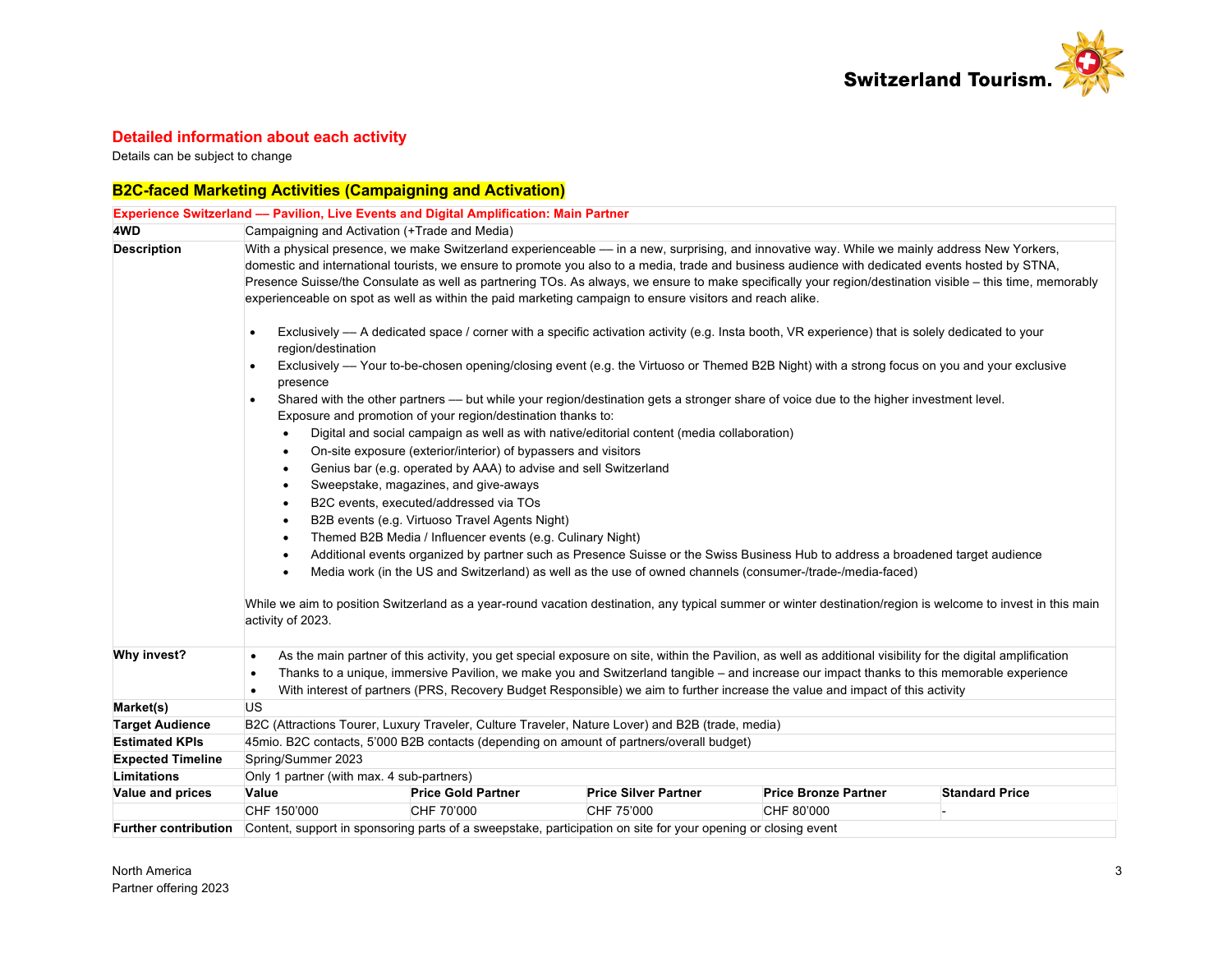

|                          | Experience Switzerland - Pavilion, Live Events and Digital Amplification: Key Partner                                                                                                                                                                                                                                                                                                                                                                                                                                                                                      |                                                                  |                                                                                                  |                                                                                                                                                                                                                                                                                                                                                                                                                                  |                       |  |  |  |
|--------------------------|----------------------------------------------------------------------------------------------------------------------------------------------------------------------------------------------------------------------------------------------------------------------------------------------------------------------------------------------------------------------------------------------------------------------------------------------------------------------------------------------------------------------------------------------------------------------------|------------------------------------------------------------------|--------------------------------------------------------------------------------------------------|----------------------------------------------------------------------------------------------------------------------------------------------------------------------------------------------------------------------------------------------------------------------------------------------------------------------------------------------------------------------------------------------------------------------------------|-----------------------|--|--|--|
| 4WD                      | Campaigning and Activation (+Trade and Media)                                                                                                                                                                                                                                                                                                                                                                                                                                                                                                                              |                                                                  |                                                                                                  |                                                                                                                                                                                                                                                                                                                                                                                                                                  |                       |  |  |  |
| <b>Description</b>       | With a physical presence, we make Switzerland experienceable - in a new, surprising, and innovative way. While we mainly address New Yorkers,<br>domestic and international tourists, we ensure to promote you also to a media, trade and business audience with dedicated events hosted by STNA,<br>Presence Suisse/the Consulate as well as partnering TOs. As always, we ensure to make specifically your region/destination visible – this time, memorably<br>experienceable on spot as well as within the paid marketing campaign to ensure visitors and reach alike. |                                                                  |                                                                                                  |                                                                                                                                                                                                                                                                                                                                                                                                                                  |                       |  |  |  |
|                          | $\bullet$                                                                                                                                                                                                                                                                                                                                                                                                                                                                                                                                                                  |                                                                  | Digital and social campaign as well as with native/editorial content (media collaboration)       |                                                                                                                                                                                                                                                                                                                                                                                                                                  |                       |  |  |  |
|                          | $\bullet$                                                                                                                                                                                                                                                                                                                                                                                                                                                                                                                                                                  | On-site exposure (exterior/interior) of bypassers and visitors   |                                                                                                  |                                                                                                                                                                                                                                                                                                                                                                                                                                  |                       |  |  |  |
|                          | ٠                                                                                                                                                                                                                                                                                                                                                                                                                                                                                                                                                                          | Genius bar (e.g. operated by AAA) to advise and sell Switzerland |                                                                                                  |                                                                                                                                                                                                                                                                                                                                                                                                                                  |                       |  |  |  |
|                          | Sweepstake, magazines, and give-aways<br>$\bullet$                                                                                                                                                                                                                                                                                                                                                                                                                                                                                                                         |                                                                  |                                                                                                  |                                                                                                                                                                                                                                                                                                                                                                                                                                  |                       |  |  |  |
|                          | B2C events, executed/addressed via TOs<br>$\bullet$                                                                                                                                                                                                                                                                                                                                                                                                                                                                                                                        |                                                                  |                                                                                                  |                                                                                                                                                                                                                                                                                                                                                                                                                                  |                       |  |  |  |
|                          | B2B events (e.g. Virtuoso Travel Agents Night)<br>$\bullet$                                                                                                                                                                                                                                                                                                                                                                                                                                                                                                                |                                                                  |                                                                                                  |                                                                                                                                                                                                                                                                                                                                                                                                                                  |                       |  |  |  |
|                          | Themed B2B Media / Influencer events (e.g. Culinary Night)<br>$\bullet$                                                                                                                                                                                                                                                                                                                                                                                                                                                                                                    |                                                                  |                                                                                                  |                                                                                                                                                                                                                                                                                                                                                                                                                                  |                       |  |  |  |
|                          | Additional events organized by partner such as Presence Suisse or the Swiss Business Hub to address a broadened target audience<br>$\bullet$<br>Media work (in the US and Switzerland) as well as the use of owned channels (consumer-/trade-/media-faced)                                                                                                                                                                                                                                                                                                                 |                                                                  |                                                                                                  |                                                                                                                                                                                                                                                                                                                                                                                                                                  |                       |  |  |  |
|                          | While we aim to position Switzerland as a year-round vacation destination, any typical summer or winter destination/region is welcome to invest in this main<br>activity of 2023.                                                                                                                                                                                                                                                                                                                                                                                          |                                                                  |                                                                                                  |                                                                                                                                                                                                                                                                                                                                                                                                                                  |                       |  |  |  |
| Why invest?              | $\bullet$<br>$\bullet$<br>$\bullet$                                                                                                                                                                                                                                                                                                                                                                                                                                                                                                                                        |                                                                  | vacation destination that has more to offer than cows, watched and chocolate                     | Thanks to a unique, immersive Pavilion, we make you and Switzerland tangible - and increase our impact thanks to this memorable experience<br>With interest of partners (PRS, Recovery Budget Responsible) we aim to further increase the value and impact of this activity<br>Invest in the future by addressing an on average younger target audience than our average guest while ensuring that Switzerland is perceived as a |                       |  |  |  |
| Market(s)                | <b>US</b>                                                                                                                                                                                                                                                                                                                                                                                                                                                                                                                                                                  |                                                                  |                                                                                                  |                                                                                                                                                                                                                                                                                                                                                                                                                                  |                       |  |  |  |
| <b>Target Audience</b>   |                                                                                                                                                                                                                                                                                                                                                                                                                                                                                                                                                                            |                                                                  | B2C (Attractions Tourer, Luxury Traveler, Culture Traveler, Nature Lover) and B2B (trade, media) |                                                                                                                                                                                                                                                                                                                                                                                                                                  |                       |  |  |  |
| <b>Estimated KPIs</b>    |                                                                                                                                                                                                                                                                                                                                                                                                                                                                                                                                                                            |                                                                  | 45mio. B2C contacts, 5'000 B2B contacts (depending on amount of partners/overall budget)         |                                                                                                                                                                                                                                                                                                                                                                                                                                  |                       |  |  |  |
| <b>Expected Timeline</b> | Spring/Summer 2023                                                                                                                                                                                                                                                                                                                                                                                                                                                                                                                                                         |                                                                  |                                                                                                  |                                                                                                                                                                                                                                                                                                                                                                                                                                  |                       |  |  |  |
| Limitations              | Max. 5 partners (each with max. 4 sub-partners)                                                                                                                                                                                                                                                                                                                                                                                                                                                                                                                            |                                                                  |                                                                                                  |                                                                                                                                                                                                                                                                                                                                                                                                                                  |                       |  |  |  |
| Value and prices         | Value                                                                                                                                                                                                                                                                                                                                                                                                                                                                                                                                                                      | <b>Price Gold Partner</b>                                        | <b>Price Silver Partner</b>                                                                      | <b>Price Bronze Partner</b>                                                                                                                                                                                                                                                                                                                                                                                                      | <b>Standard Price</b> |  |  |  |
|                          | CHF 90'000                                                                                                                                                                                                                                                                                                                                                                                                                                                                                                                                                                 | CHF 42'000                                                       | CHF 45'000                                                                                       | CHF 48'000                                                                                                                                                                                                                                                                                                                                                                                                                       | CHF 55'000            |  |  |  |
|                          | <b>Further contribution</b> Content, support in sponsoring parts of a sweepstake                                                                                                                                                                                                                                                                                                                                                                                                                                                                                           |                                                                  |                                                                                                  |                                                                                                                                                                                                                                                                                                                                                                                                                                  |                       |  |  |  |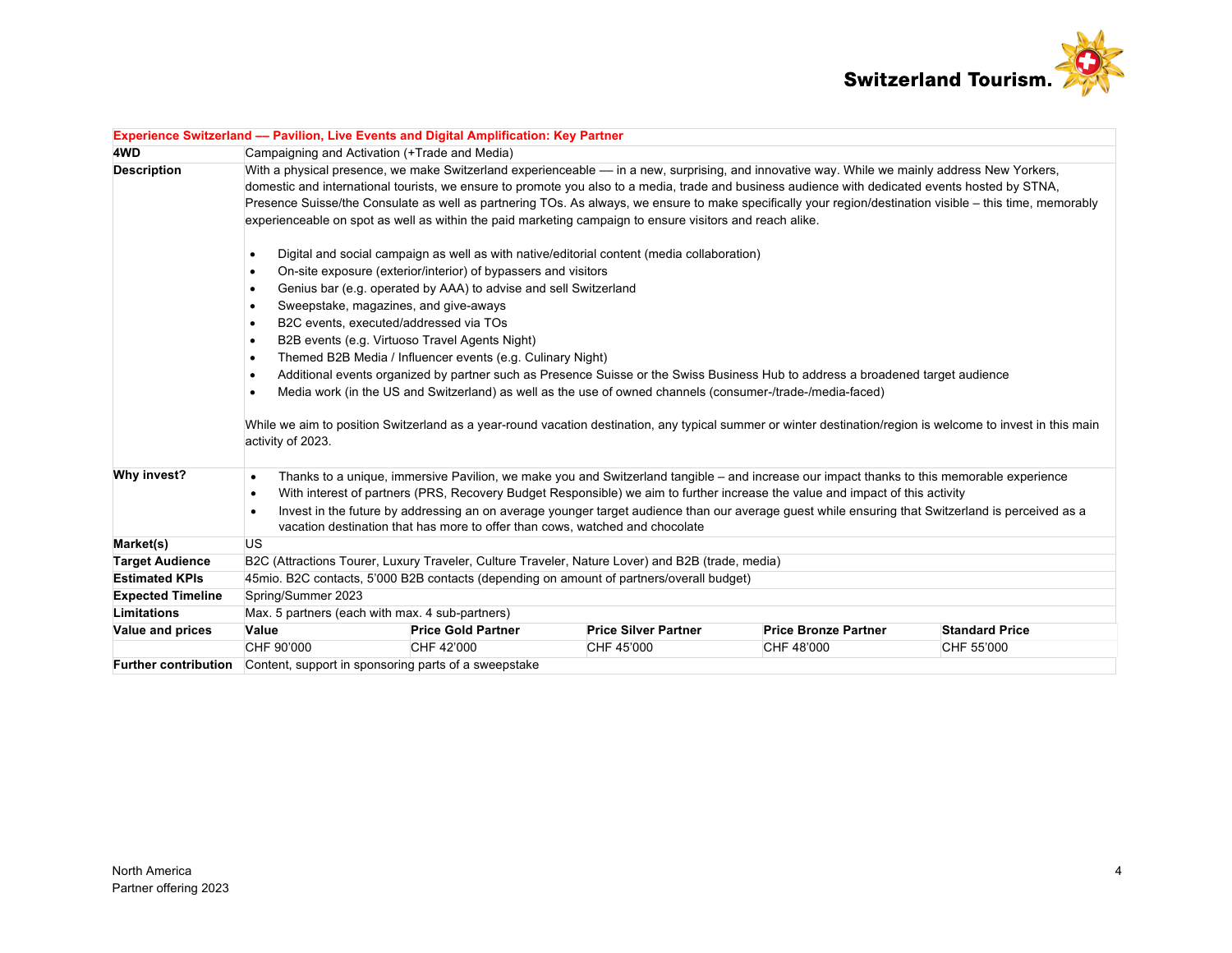

| End of Year Digital Campaign w/ OTA |                                                                                                                                                                                                                                                                                                                                                                                                                  |                                                                                                                                                                                                                                                              |                                                                                        |                             |                       |  |  |  |  |
|-------------------------------------|------------------------------------------------------------------------------------------------------------------------------------------------------------------------------------------------------------------------------------------------------------------------------------------------------------------------------------------------------------------------------------------------------------------|--------------------------------------------------------------------------------------------------------------------------------------------------------------------------------------------------------------------------------------------------------------|----------------------------------------------------------------------------------------|-----------------------------|-----------------------|--|--|--|--|
| 4WD                                 | Campaigning and Activation                                                                                                                                                                                                                                                                                                                                                                                       |                                                                                                                                                                                                                                                              |                                                                                        |                             |                       |  |  |  |  |
| <b>Description</b>                  | Collaboration with an OTA (e.g. Travelzoo, Expedia, TripAdvisor). Dedicated content (aim is to feature concrete products of yours, in collaboration with a<br>TO/the OTA itself), robust display/mobile/social campaign with a strong call-to-action in order to drive sales. Additionally, all owned channels such as MyS,<br>eNL and social are used as well. The campaign intents to optimize on performance. |                                                                                                                                                                                                                                                              |                                                                                        |                             |                       |  |  |  |  |
| Why invest?                         |                                                                                                                                                                                                                                                                                                                                                                                                                  | Multi-channel (e)marketing campaign<br>Addressing our relevant, targeted audience during the Christmas / New Year's Season while many are making plans for the vacations in the next year<br>Campaign aims to optimize on performance (return on investment) |                                                                                        |                             |                       |  |  |  |  |
| Market(s)                           | US, CAN                                                                                                                                                                                                                                                                                                                                                                                                          |                                                                                                                                                                                                                                                              |                                                                                        |                             |                       |  |  |  |  |
| <b>Target Audience</b>              |                                                                                                                                                                                                                                                                                                                                                                                                                  | B2C: Attractions Tourer, Luxury Traveler, Culture Traveler, Nature Lover                                                                                                                                                                                     |                                                                                        |                             |                       |  |  |  |  |
| <b>Estimated KPIs</b>               |                                                                                                                                                                                                                                                                                                                                                                                                                  | 7.5 mio. B2C contacts (depending on amount of partners/overall budget)                                                                                                                                                                                       |                                                                                        |                             |                       |  |  |  |  |
| <b>Expected Timeline</b>            | approx. Dec 2022 - Feb 2023                                                                                                                                                                                                                                                                                                                                                                                      |                                                                                                                                                                                                                                                              |                                                                                        |                             |                       |  |  |  |  |
| Limitations                         |                                                                                                                                                                                                                                                                                                                                                                                                                  |                                                                                                                                                                                                                                                              | Max. 1 partner per investment (no sub-partners); minimum of 3 partners in total needed |                             |                       |  |  |  |  |
| <b>Value and prices</b>             | Value                                                                                                                                                                                                                                                                                                                                                                                                            | <b>Price Gold Partner</b>                                                                                                                                                                                                                                    | <b>Price Silver Partner</b>                                                            | <b>Price Bronze Partner</b> | <b>Standard Price</b> |  |  |  |  |
|                                     | CHF 33'000                                                                                                                                                                                                                                                                                                                                                                                                       | CHF 23'000                                                                                                                                                                                                                                                   | CHF 24'750                                                                             | CHF 26'500                  | CHF 33'000            |  |  |  |  |
| <b>Further contribution</b>         | Content, potential participation in B2B trainings                                                                                                                                                                                                                                                                                                                                                                |                                                                                                                                                                                                                                                              |                                                                                        |                             |                       |  |  |  |  |

|                             | Luxury/Winter Marketing - eOOH and Digital Campaign                                                                                                                                                                                                                                                            |                                                             |                                                                                                                    |                                                                                                                                    |                       |  |  |  |
|-----------------------------|----------------------------------------------------------------------------------------------------------------------------------------------------------------------------------------------------------------------------------------------------------------------------------------------------------------|-------------------------------------------------------------|--------------------------------------------------------------------------------------------------------------------|------------------------------------------------------------------------------------------------------------------------------------|-----------------------|--|--|--|
| 4WD                         | Campaigning and Activation + Trade                                                                                                                                                                                                                                                                             |                                                             |                                                                                                                    |                                                                                                                                    |                       |  |  |  |
| <b>Description</b>          |                                                                                                                                                                                                                                                                                                                |                                                             | Two good ingredients, ensuring an impactful, targeted campaign in collaboration with T-Mobile Marketing Solutions: |                                                                                                                                    |                       |  |  |  |
|                             | Rideshare Advertising (eOOH) — Full attention on your individual 30sec creative displayed on tablets in Ubers and Lyfts, geo-targeted on our most<br>important source markets (selected urban areas) as well as ski destinations (e.g. Aspen, Vail) in the US. CtA with QR code to bridge to digital possible. |                                                             |                                                                                                                    |                                                                                                                                    |                       |  |  |  |
|                             | (Re)Targeting Digital Display Campaign — To expand the reach and increase awareness as performance, we make use of the enhanced precision<br>$\bullet$<br>targeting that T-Mobile data allows. Accordingly, a highly targeted display campaign to address relevant, custom audiences                           |                                                             |                                                                                                                    |                                                                                                                                    |                       |  |  |  |
|                             |                                                                                                                                                                                                                                                                                                                |                                                             | In the activity included, is your presence as our exclusive destination partner at the MTS 2023.                   |                                                                                                                                    |                       |  |  |  |
| Why invest?                 | ٠                                                                                                                                                                                                                                                                                                              |                                                             |                                                                                                                    | eOOH Rideshare Ads ensure 100% viewability and 100% video completion rate since the passengers are solely exposed to your creative |                       |  |  |  |
|                             | Ensure reach and relevance with the precision digital (re)targeting campaign element<br>٠                                                                                                                                                                                                                      |                                                             |                                                                                                                    |                                                                                                                                    |                       |  |  |  |
|                             |                                                                                                                                                                                                                                                                                                                | Nurture your trade relationships and mark a presence at MTS |                                                                                                                    |                                                                                                                                    |                       |  |  |  |
| Market(s)                   | US, CAN                                                                                                                                                                                                                                                                                                        |                                                             |                                                                                                                    |                                                                                                                                    |                       |  |  |  |
| <b>Target Audience</b>      |                                                                                                                                                                                                                                                                                                                | B2C (Luxury Traveler, Winter Lover) and B2B (trade)         |                                                                                                                    |                                                                                                                                    |                       |  |  |  |
| <b>Estimated KPIs</b>       |                                                                                                                                                                                                                                                                                                                |                                                             | 7.5 mio. B2C contacts (depending on amount of partners/overall budget) + 250 B2B contacts                          |                                                                                                                                    |                       |  |  |  |
| <b>Expected Timeline</b>    | approx. $Aug - Nov 2023$                                                                                                                                                                                                                                                                                       |                                                             |                                                                                                                    |                                                                                                                                    |                       |  |  |  |
| Limitations                 |                                                                                                                                                                                                                                                                                                                |                                                             | Max. 1 partner per investment (no sub-partners); minimum of 3 partners in total needed                             |                                                                                                                                    |                       |  |  |  |
| <b>Value and prices</b>     | Value                                                                                                                                                                                                                                                                                                          | <b>Price Gold Partner</b>                                   | <b>Price Silver Partner</b>                                                                                        | <b>Price Bronze Partner</b>                                                                                                        | <b>Standard Price</b> |  |  |  |
|                             | CHF 33'000                                                                                                                                                                                                                                                                                                     | CHF 23'000                                                  | CHF 24'750                                                                                                         | CHF 26'500                                                                                                                         | CHF 33'000            |  |  |  |
| <b>Further contribution</b> |                                                                                                                                                                                                                                                                                                                |                                                             |                                                                                                                    | Content/assets, participation in B2B trainings incl. travel expenses, potential support in sponsoring parts of a sweepstake        |                       |  |  |  |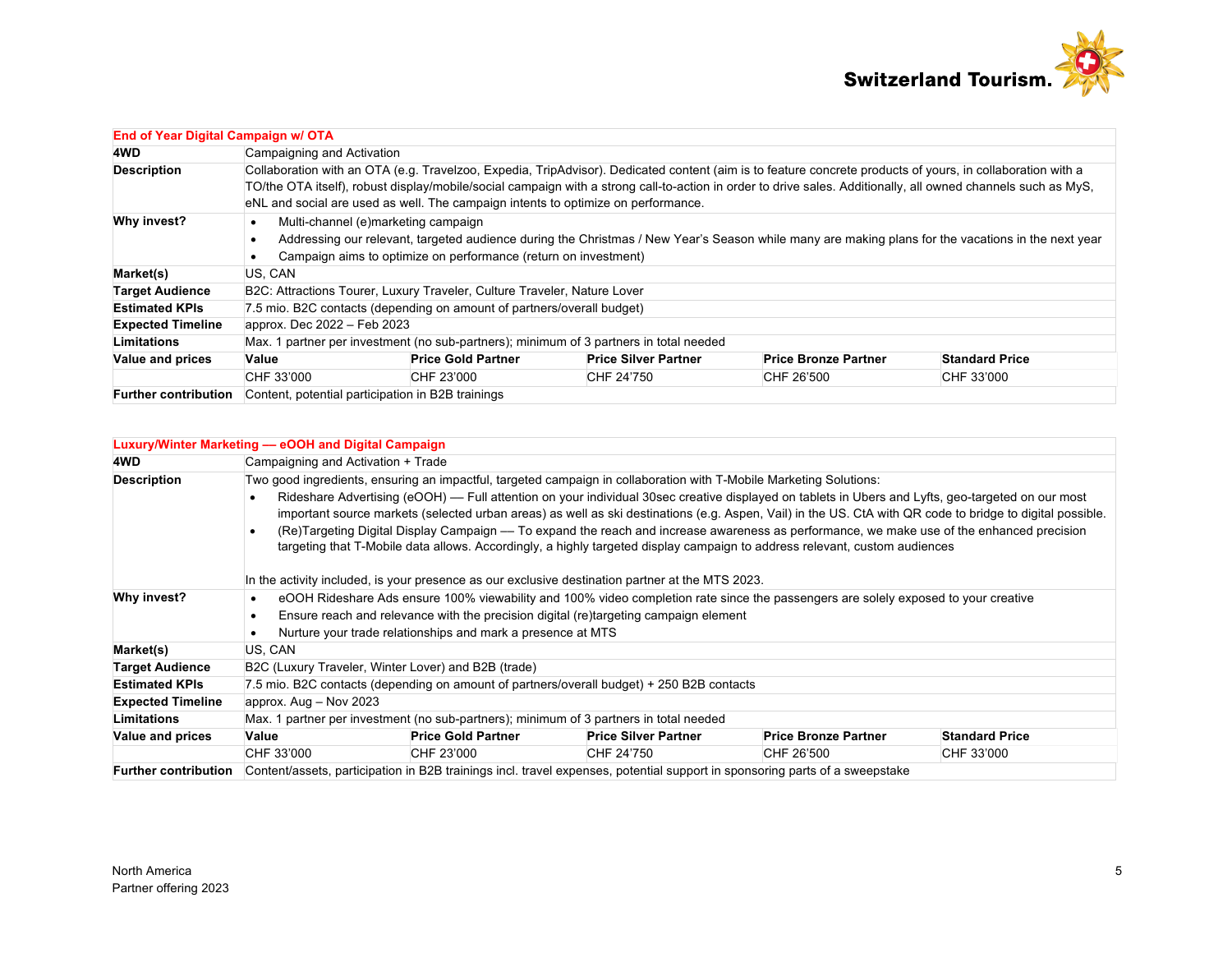

| Canada: Showcase Swiss "Well-being / Hygge" in Canada |                                                                                                                                                                                                                                                                                                                                                                                                                                                                                                                                                                       |                                                                                                                                                                                                                                                                                                                                                                                                                                                                                                                                                                                                                                                                                      |                             |                             |                                                                                                                                                             |  |  |
|-------------------------------------------------------|-----------------------------------------------------------------------------------------------------------------------------------------------------------------------------------------------------------------------------------------------------------------------------------------------------------------------------------------------------------------------------------------------------------------------------------------------------------------------------------------------------------------------------------------------------------------------|--------------------------------------------------------------------------------------------------------------------------------------------------------------------------------------------------------------------------------------------------------------------------------------------------------------------------------------------------------------------------------------------------------------------------------------------------------------------------------------------------------------------------------------------------------------------------------------------------------------------------------------------------------------------------------------|-----------------------------|-----------------------------|-------------------------------------------------------------------------------------------------------------------------------------------------------------|--|--|
| 4WD                                                   |                                                                                                                                                                                                                                                                                                                                                                                                                                                                                                                                                                       | Campaigning and Activation, trade and media                                                                                                                                                                                                                                                                                                                                                                                                                                                                                                                                                                                                                                          |                             |                             |                                                                                                                                                             |  |  |
| <b>Description</b>                                    | $\bullet$<br>$\bullet$                                                                                                                                                                                                                                                                                                                                                                                                                                                                                                                                                | Canadians have a high affinity for well-being and sustainability. We target the Canadian traveler with a fully integrated B2B and B2C year-round campaign<br>and will partner with Canada's leading travel media expert Jennifer Weatherhead. Highlight your destination based on topics such as happiness and<br>conscious living e.g., the healing benefits of nature, art and local food.<br>1 highlight video per region (IG & TikTok)<br>2 Instagram Reels (highlights wellness/hotels/activities)<br>1 IG post (carousels with 3 images highlights the best of your region)<br>3 IG stories daily, 2 TikTok videos<br>pre-trip, packing tips, well-being tips                  |                             |                             |                                                                                                                                                             |  |  |
|                                                       |                                                                                                                                                                                                                                                                                                                                                                                                                                                                                                                                                                       | Media, campaigning and activation: We focus on Toronto, Montreal and Vancouver to showcase the best experiences in your region to the trade media<br>and a digital campaign targeting frequent flyers for spring, summer and fall (green season) with an affinity for travel, art, nature, well-being and Europe.                                                                                                                                                                                                                                                                                                                                                                    |                             |                             | (advertorials, ads or agent training) and to affluent consumers on TV (morning shows Toronto, Calgary and Vancouver), in print (Toronto Star or Globe&Mail) |  |  |
|                                                       | Trade / Trade Media: We will organize an exclusive 1-week «Switzerland Travel Experience Canada Roadshow» in June 2023 to meet with top trade and<br>trade media. Swiss partners can combine their stay with activities in the U.S. beforehand or afterwards to make the most of their presence in North America.<br>Based on business plans, we closely work with tour operators for a strong call to action to generate bookings.<br>1 seat at Canada-wide roadshow / 1 week in June 2023<br>$\bullet$<br>Meet with top tour operators and trade media<br>$\bullet$ |                                                                                                                                                                                                                                                                                                                                                                                                                                                                                                                                                                                                                                                                                      |                             |                             |                                                                                                                                                             |  |  |
|                                                       | $\bullet$                                                                                                                                                                                                                                                                                                                                                                                                                                                                                                                                                             | Campaign launch events (Montreal, Toronto and Vancouver)                                                                                                                                                                                                                                                                                                                                                                                                                                                                                                                                                                                                                             |                             |                             |                                                                                                                                                             |  |  |
| Why invest?                                           | $\bullet$<br>$\bullet$<br>$\bullet$                                                                                                                                                                                                                                                                                                                                                                                                                                                                                                                                   | There's huge pent-up demand. Canadians did not travel during most of the pandemic. They have saved a lot of money and are eager to travel.<br>You target the affluent traveler with a high affinity for quality and well-being who promises high spending on site<br>Key accounts such as Goway, Kensington, Travelbrands/Exotic, and Butterfield & Robinson sell travel in Canada and U.S.<br>Generous and savvy travellers (spend 290 CHF per day): Canadians love Europe, and also travel in shoulder-season<br>Canadians like nature, art, history and culture (excellent for both, Swiss cities and mountains).<br>combine it with your stay in the US beforehand or afterwards |                             |                             | Make a splash: For 1 week, become part of this Canada-wide take-over to meet the top media, trade and reach consumers on numerous channels and              |  |  |
| Market(s)                                             | Canada                                                                                                                                                                                                                                                                                                                                                                                                                                                                                                                                                                |                                                                                                                                                                                                                                                                                                                                                                                                                                                                                                                                                                                                                                                                                      |                             |                             |                                                                                                                                                             |  |  |
| <b>Target Audience</b>                                |                                                                                                                                                                                                                                                                                                                                                                                                                                                                                                                                                                       | B2C (Luxury Traveler, Nature Lover, Attractions Tourer) and B2B (trade, media)                                                                                                                                                                                                                                                                                                                                                                                                                                                                                                                                                                                                       |                             |                             |                                                                                                                                                             |  |  |
| <b>Estimated KPIs</b>                                 |                                                                                                                                                                                                                                                                                                                                                                                                                                                                                                                                                                       |                                                                                                                                                                                                                                                                                                                                                                                                                                                                                                                                                                                                                                                                                      |                             |                             |                                                                                                                                                             |  |  |
| <b>Expected Timeline</b>                              | 10 Mio. media impressions, STE Canada qualified contacts (50 trade and 50 media)<br>All-year round with a focus on Q2/Q3, media: JW will visit Switzerland in July 2022 (for fall push) and promotion for 2023<br>$\bullet$<br>To do: We need your reply by June 1, 2022 please if you want to participate<br>$\bullet$<br>Broadcast live from Switzerland this summer (2022)<br>$\bullet$<br>Digital marketing campaign in Q1-2, 2023<br>$\bullet$                                                                                                                   |                                                                                                                                                                                                                                                                                                                                                                                                                                                                                                                                                                                                                                                                                      |                             |                             |                                                                                                                                                             |  |  |
| <b>Limitations</b>                                    | $\bullet$<br>$\bullet$                                                                                                                                                                                                                                                                                                                                                                                                                                                                                                                                                | Max. 7 partners in total; max. three sub-partners/creatives per partner<br>an additional seat costs 7'000 CHF, limited to key partners in Canada                                                                                                                                                                                                                                                                                                                                                                                                                                                                                                                                     |                             |                             |                                                                                                                                                             |  |  |
| Value and prices                                      | Value                                                                                                                                                                                                                                                                                                                                                                                                                                                                                                                                                                 | <b>Price Gold Partner</b>                                                                                                                                                                                                                                                                                                                                                                                                                                                                                                                                                                                                                                                            | <b>Price Silver Partner</b> | <b>Price Bronze Partner</b> | <b>Standard Price</b>                                                                                                                                       |  |  |
|                                                       | CHF 33'000                                                                                                                                                                                                                                                                                                                                                                                                                                                                                                                                                            | CHF 22'000                                                                                                                                                                                                                                                                                                                                                                                                                                                                                                                                                                                                                                                                           | CHF 24'000                  | CHF 26'000                  | CHF 33'000                                                                                                                                                  |  |  |
| <b>Further contribution</b>                           | $\bullet$<br>$\bullet$                                                                                                                                                                                                                                                                                                                                                                                                                                                                                                                                                | Content and host Jeannifer Weatherhead in your destination<br>STE Canada: pay for flights and hotels, travel expenses not included<br>support in sponsoring parts of a potential sweepstake prize                                                                                                                                                                                                                                                                                                                                                                                                                                                                                    |                             |                             |                                                                                                                                                             |  |  |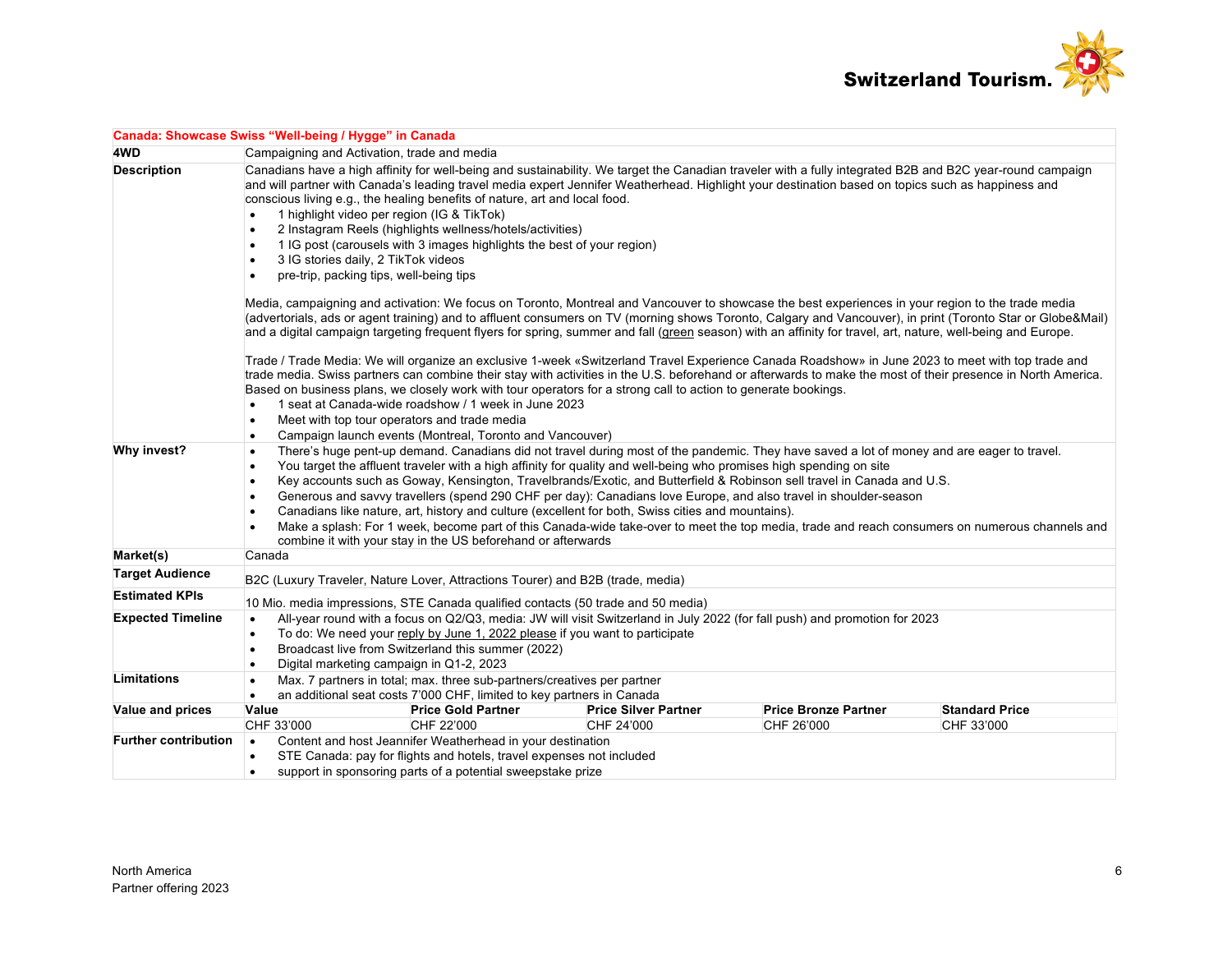

# **Trade (KAM) activities**

| <b>Luxury Consortia Marketing</b> |                                                                                                                                                                                                                                                                                                                                                                                                                                                                                                                                                                                                                                                                                                                                                                                                        |                                                                                                                                                                                                                                                                                                  |                                                                                                                 |                             |                       |  |  |  |
|-----------------------------------|--------------------------------------------------------------------------------------------------------------------------------------------------------------------------------------------------------------------------------------------------------------------------------------------------------------------------------------------------------------------------------------------------------------------------------------------------------------------------------------------------------------------------------------------------------------------------------------------------------------------------------------------------------------------------------------------------------------------------------------------------------------------------------------------------------|--------------------------------------------------------------------------------------------------------------------------------------------------------------------------------------------------------------------------------------------------------------------------------------------------|-----------------------------------------------------------------------------------------------------------------|-----------------------------|-----------------------|--|--|--|
| 4WD                               |                                                                                                                                                                                                                                                                                                                                                                                                                                                                                                                                                                                                                                                                                                                                                                                                        | Trade, (e) Marketing, Promotion                                                                                                                                                                                                                                                                  |                                                                                                                 |                             |                       |  |  |  |
| <b>Description</b>                | Targeting the B2C-affluent traveler through their luxury travel advisor. Through specific consortia (ex. Virtuoso and Signature), we target their agency<br>members and advisors. With these luxury consortia marketing activities, (Switzerland-exclusive advertorial, webinar or agent training, factsheets for events)<br>we reach the trade as well as their direct clients through branded Switzerland content.<br>Especially in the upper segment, travelers book through a travel agent. We have been able to position Switzerland very prominently over the last years, and<br>we plan to continue to target them via consortia marketing, both via training and marketing to the travel advisors of affluent consumers, and directly by means<br>of the consortia' B2C outlets and platforms. |                                                                                                                                                                                                                                                                                                  |                                                                                                                 |                             |                       |  |  |  |
| Why invest?                       |                                                                                                                                                                                                                                                                                                                                                                                                                                                                                                                                                                                                                                                                                                                                                                                                        | Showcase your destination to some of the best performing luxury agents in North America<br>The luxury segment has proven to be the strongest to come back post Covid<br>The target group reached with this activity has a strong affinity for Switzerland and still books through a travel agent |                                                                                                                 |                             |                       |  |  |  |
| Market(s)                         | North America                                                                                                                                                                                                                                                                                                                                                                                                                                                                                                                                                                                                                                                                                                                                                                                          |                                                                                                                                                                                                                                                                                                  |                                                                                                                 |                             |                       |  |  |  |
| <b>Target Audience</b>            |                                                                                                                                                                                                                                                                                                                                                                                                                                                                                                                                                                                                                                                                                                                                                                                                        | Travel trade, affluent travelers (consortia agencies' clients) – Luxury Traveler                                                                                                                                                                                                                 |                                                                                                                 |                             |                       |  |  |  |
| <b>Estimated KPIs</b>             |                                                                                                                                                                                                                                                                                                                                                                                                                                                                                                                                                                                                                                                                                                                                                                                                        | At least 1 mio impressions and 5,000 qualified contacts                                                                                                                                                                                                                                          |                                                                                                                 |                             |                       |  |  |  |
| <b>Expected Timeline</b>          | January - December 2023                                                                                                                                                                                                                                                                                                                                                                                                                                                                                                                                                                                                                                                                                                                                                                                |                                                                                                                                                                                                                                                                                                  |                                                                                                                 |                             |                       |  |  |  |
| Limitations                       |                                                                                                                                                                                                                                                                                                                                                                                                                                                                                                                                                                                                                                                                                                                                                                                                        |                                                                                                                                                                                                                                                                                                  | Maximum of 8 partners. Only one unit per partner. RDK groups to coordinate content and group and deliver as one |                             |                       |  |  |  |
| Value and prices                  | Value                                                                                                                                                                                                                                                                                                                                                                                                                                                                                                                                                                                                                                                                                                                                                                                                  | <b>Price Gold Partner</b>                                                                                                                                                                                                                                                                        | <b>Price Silver Partner</b>                                                                                     | <b>Price Bronze Partner</b> | <b>Standard Price</b> |  |  |  |
|                                   | CHF 30'000                                                                                                                                                                                                                                                                                                                                                                                                                                                                                                                                                                                                                                                                                                                                                                                             | CHF 21'000                                                                                                                                                                                                                                                                                       | CHF 22'500                                                                                                      | CHF 24'000                  | CHF 30'000            |  |  |  |
| <b>Further contribution</b>       |                                                                                                                                                                                                                                                                                                                                                                                                                                                                                                                                                                                                                                                                                                                                                                                                        |                                                                                                                                                                                                                                                                                                  | Content (text and pictures) including proof-read, land arrangements for possible fam trips                      |                             |                       |  |  |  |

| <b>Meet the Travel Trade</b> |                                                                                                                                                                                                                                                                                                                                                                                                                                                                                                                                                                                                                                                           |                                                                                                                                                                                                                                                 |                             |                             |                       |  |  |  |
|------------------------------|-----------------------------------------------------------------------------------------------------------------------------------------------------------------------------------------------------------------------------------------------------------------------------------------------------------------------------------------------------------------------------------------------------------------------------------------------------------------------------------------------------------------------------------------------------------------------------------------------------------------------------------------------------------|-------------------------------------------------------------------------------------------------------------------------------------------------------------------------------------------------------------------------------------------------|-----------------------------|-----------------------------|-----------------------|--|--|--|
| 4WD                          | Trade                                                                                                                                                                                                                                                                                                                                                                                                                                                                                                                                                                                                                                                     |                                                                                                                                                                                                                                                 |                             |                             |                       |  |  |  |
| <b>Description</b>           | As the exclusive partner of ST for a sponsoring engagement at a travel trade event in North America, you get exposure to promote your destination and meet<br>great new contacts. Events to be considered in 2023: USTOA, National Touring Association (NTA), ULTRA Travel Agent Event, Global Travel Marketplace,<br>Mountain Travel Symposium, Adventure Elevate, etc. Industry events as such are the ideal occasion to meet new contacts and strengthen existing ones. The<br>quality of the attendees is the most important aspect for the organizers. Sponsorship opportunities within the conferences are a great way to enhance your<br>messages. |                                                                                                                                                                                                                                                 |                             |                             |                       |  |  |  |
| Why invest?                  |                                                                                                                                                                                                                                                                                                                                                                                                                                                                                                                                                                                                                                                           | Ideal opportunity to strengthen existing contacts and create new ones<br>Participation to an event together with ST would mean reducing the costs for the destination<br>Ability to choose an event that reaches the right target group for you |                             |                             |                       |  |  |  |
| Market(s)                    | North America                                                                                                                                                                                                                                                                                                                                                                                                                                                                                                                                                                                                                                             |                                                                                                                                                                                                                                                 |                             |                             |                       |  |  |  |
| <b>Target Audience</b>       | Travel trade                                                                                                                                                                                                                                                                                                                                                                                                                                                                                                                                                                                                                                              |                                                                                                                                                                                                                                                 |                             |                             |                       |  |  |  |
| <b>Estimated KPIs</b>        |                                                                                                                                                                                                                                                                                                                                                                                                                                                                                                                                                                                                                                                           | Varies depending on the event. At least 100 qualified contacts.                                                                                                                                                                                 |                             |                             |                       |  |  |  |
| <b>Expected Timeline</b>     | TBD depending on the event                                                                                                                                                                                                                                                                                                                                                                                                                                                                                                                                                                                                                                |                                                                                                                                                                                                                                                 |                             |                             |                       |  |  |  |
| <b>Limitations</b>           |                                                                                                                                                                                                                                                                                                                                                                                                                                                                                                                                                                                                                                                           | Subject to availability. 1 partner (per event). Participation depends on the type of event and will be looked at "case by case"                                                                                                                 |                             |                             |                       |  |  |  |
| Value and prices             | Value                                                                                                                                                                                                                                                                                                                                                                                                                                                                                                                                                                                                                                                     | <b>Price Gold Partner</b>                                                                                                                                                                                                                       | <b>Price Silver Partner</b> | <b>Price Bronze Partner</b> | <b>Standard Price</b> |  |  |  |
|                              | CHF 13'000                                                                                                                                                                                                                                                                                                                                                                                                                                                                                                                                                                                                                                                | CHF 9'100                                                                                                                                                                                                                                       | CHF 9'750                   | CHF 10'400                  | CHF 13'000            |  |  |  |
| <b>Further contribution</b>  |                                                                                                                                                                                                                                                                                                                                                                                                                                                                                                                                                                                                                                                           | Content, travel expenses and potential prizes or added value items as part of the sponsorship agreement                                                                                                                                         |                             |                             |                       |  |  |  |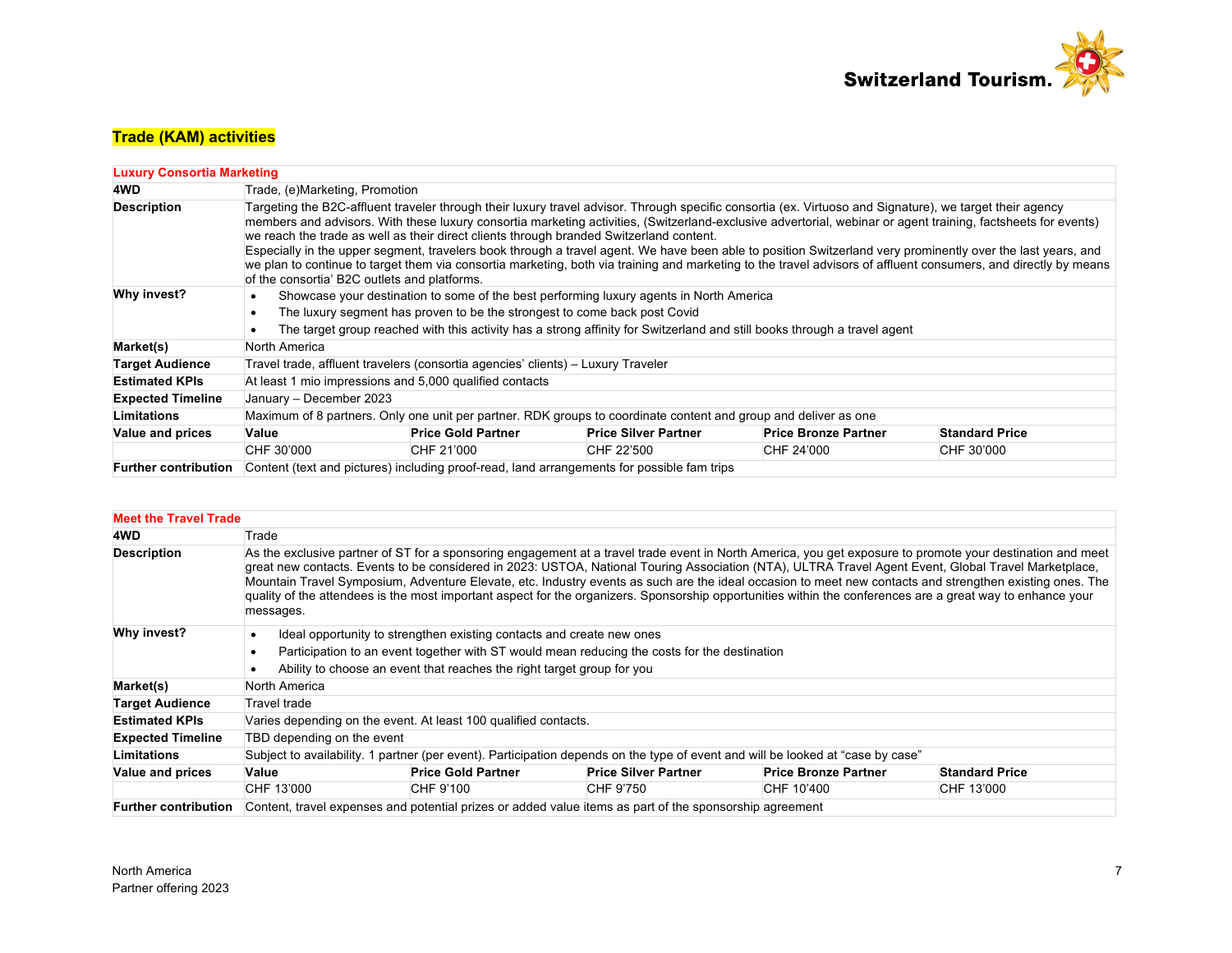

| <b>KAM: Switzerland Travel Experience</b> |                                                                                                                                                                                                                                                                                                                                                                                                                                                                                                                                                                                                                                                                                                |                                                                                                                                                                                                                                                                                                                                                                                                                |                                                                                                                                                  |                             |                       |  |  |  |
|-------------------------------------------|------------------------------------------------------------------------------------------------------------------------------------------------------------------------------------------------------------------------------------------------------------------------------------------------------------------------------------------------------------------------------------------------------------------------------------------------------------------------------------------------------------------------------------------------------------------------------------------------------------------------------------------------------------------------------------------------|----------------------------------------------------------------------------------------------------------------------------------------------------------------------------------------------------------------------------------------------------------------------------------------------------------------------------------------------------------------------------------------------------------------|--------------------------------------------------------------------------------------------------------------------------------------------------|-----------------------------|-----------------------|--|--|--|
| 4WD                                       | Trade                                                                                                                                                                                                                                                                                                                                                                                                                                                                                                                                                                                                                                                                                          |                                                                                                                                                                                                                                                                                                                                                                                                                |                                                                                                                                                  |                             |                       |  |  |  |
| <b>Description</b>                        | The Switzerland roadshow makes its return to the US market, with a renewed concept and name, the "Switzerland Travel Experience". Rather than traveling<br>to several places, we decided to concentrate our efforts and get people into one location, for a longer time. The roadshow will kick off with a 24h event in the<br>New York area where all the suppliers will meet with top buyers from the East Coast, the group will then be split in two and travel to different cities for an<br>agents/operators event. All Swiss partners will come together again in the LA area, where we end our tour with another 24h event which will gather top trade<br>accounts from the West Coast. |                                                                                                                                                                                                                                                                                                                                                                                                                |                                                                                                                                                  |                             |                       |  |  |  |
| Why invest?                               |                                                                                                                                                                                                                                                                                                                                                                                                                                                                                                                                                                                                                                                                                                | Opportunity to showcase your product to top travel trade professionals in the United States<br>Different way to connect with the clients, spend more time with them and create a more meaningful bond through the different events that will be<br>organized, within the 24h events and not only<br>The concept of the event will allow you to get to know the accounts in a more fun way (less "traditional") |                                                                                                                                                  |                             |                       |  |  |  |
| Market(s)                                 | US                                                                                                                                                                                                                                                                                                                                                                                                                                                                                                                                                                                                                                                                                             |                                                                                                                                                                                                                                                                                                                                                                                                                |                                                                                                                                                  |                             |                       |  |  |  |
| <b>Target Audience</b>                    | Travel professionals: agents and tour operators                                                                                                                                                                                                                                                                                                                                                                                                                                                                                                                                                                                                                                                |                                                                                                                                                                                                                                                                                                                                                                                                                |                                                                                                                                                  |                             |                       |  |  |  |
| <b>Estimated KPIs</b>                     | 120 qualified trade contacts                                                                                                                                                                                                                                                                                                                                                                                                                                                                                                                                                                                                                                                                   |                                                                                                                                                                                                                                                                                                                                                                                                                |                                                                                                                                                  |                             |                       |  |  |  |
| <b>Expected Timeline</b>                  | Spring or Fall 2023 (depending on STM dates as well)                                                                                                                                                                                                                                                                                                                                                                                                                                                                                                                                                                                                                                           |                                                                                                                                                                                                                                                                                                                                                                                                                |                                                                                                                                                  |                             |                       |  |  |  |
| <b>Limitations</b>                        |                                                                                                                                                                                                                                                                                                                                                                                                                                                                                                                                                                                                                                                                                                |                                                                                                                                                                                                                                                                                                                                                                                                                | Maximum a total of 25 partners. Gold partners have up to 3 seats, Silver partners 2 and bronze partners 1. Additional seats cannot be purchased. |                             |                       |  |  |  |
| <b>Value and prices</b>                   | Value                                                                                                                                                                                                                                                                                                                                                                                                                                                                                                                                                                                                                                                                                          | <b>Price Gold Partner</b>                                                                                                                                                                                                                                                                                                                                                                                      | <b>Price Silver Partner</b>                                                                                                                      | <b>Price Bronze Partner</b> | <b>Standard Price</b> |  |  |  |
|                                           | CHF 15'000                                                                                                                                                                                                                                                                                                                                                                                                                                                                                                                                                                                                                                                                                     | CHF 9'000                                                                                                                                                                                                                                                                                                                                                                                                      | CHF 9'000                                                                                                                                        | CHF 9'000                   | CHF 9'000             |  |  |  |
| <b>Further contribution</b>               |                                                                                                                                                                                                                                                                                                                                                                                                                                                                                                                                                                                                                                                                                                | Presence at the roadshow and travel expenses (hotels, flights)                                                                                                                                                                                                                                                                                                                                                 |                                                                                                                                                  |                             |                       |  |  |  |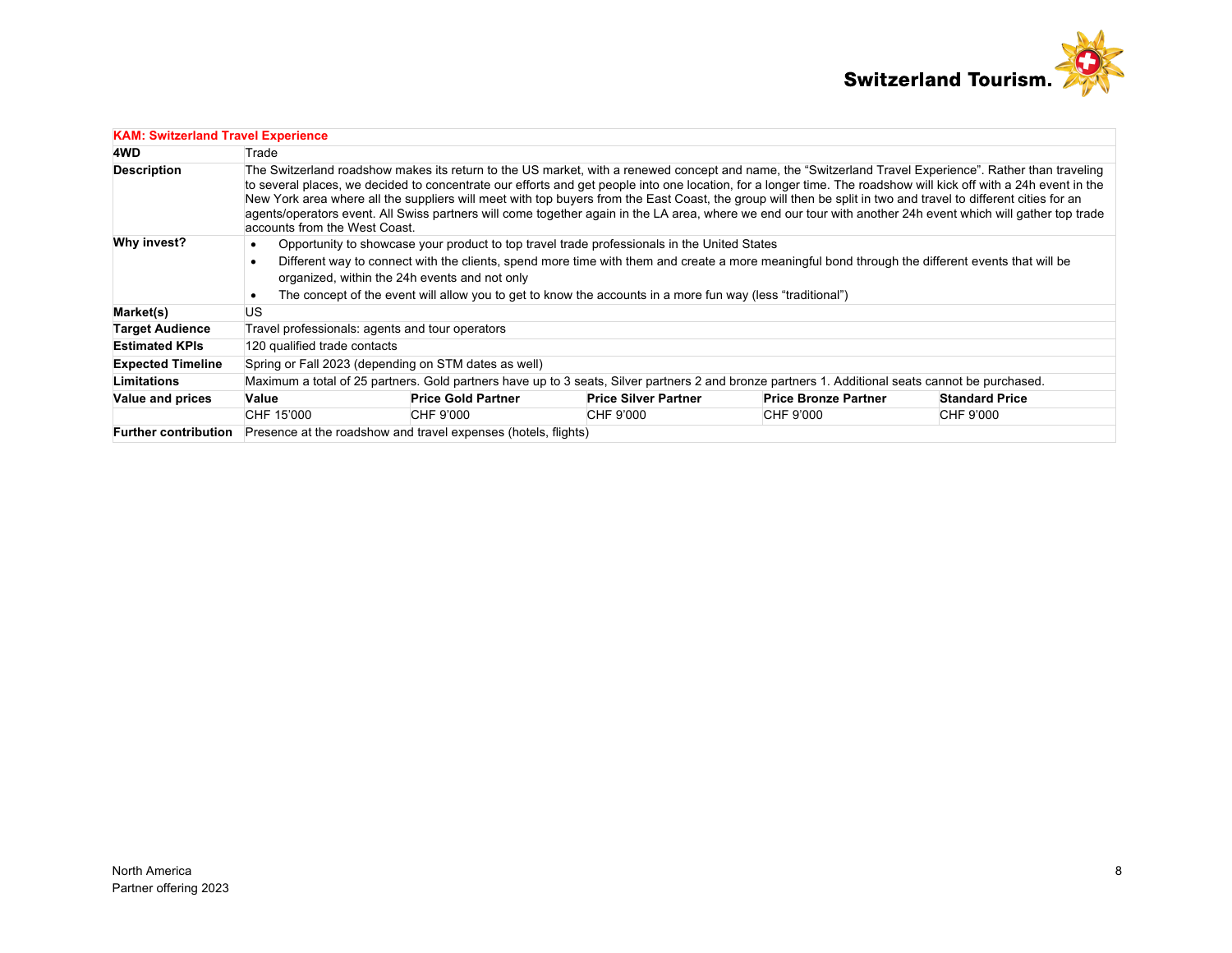

# **Media (KMM) activities**

| <b>Meet the Press - Media Tour</b> |                             |                                                                                                                                                                                                                                                                                                                                                                                |                             |                             |                       |  |  |  |  |  |
|------------------------------------|-----------------------------|--------------------------------------------------------------------------------------------------------------------------------------------------------------------------------------------------------------------------------------------------------------------------------------------------------------------------------------------------------------------------------|-----------------------------|-----------------------------|-----------------------|--|--|--|--|--|
| 4WD                                | KMM                         |                                                                                                                                                                                                                                                                                                                                                                                |                             |                             |                       |  |  |  |  |  |
| <b>Description</b>                 |                             | Multi-city media tour, which includes attending one third-party event, such as IMM, Travel Classics, Art Basel, or similar, where journalists from all over North<br>America come together. This will be followed by visiting two more cities within the markets where we connect with journalists through ST organized events,<br>editorial visits, lunch/dinner invites etc. |                             |                             |                       |  |  |  |  |  |
| Why invest?                        | $\bullet$<br>$\bullet$<br>٠ | Pitch your stories directly to journalist with a proven track record for producing Swiss stories<br>Build or expand your North American network.<br>Feel the pulse of the market.                                                                                                                                                                                              |                             |                             |                       |  |  |  |  |  |
| Market(s)                          | North America               |                                                                                                                                                                                                                                                                                                                                                                                |                             |                             |                       |  |  |  |  |  |
| <b>Target Audience</b>             | Media / all segments        |                                                                                                                                                                                                                                                                                                                                                                                |                             |                             |                       |  |  |  |  |  |
| <b>Estimated KPIs</b>              |                             | 100 media / 200,000 media contacts in trade media and social media                                                                                                                                                                                                                                                                                                             |                             |                             |                       |  |  |  |  |  |
| <b>Expected Timeline</b>           | One working week            |                                                                                                                                                                                                                                                                                                                                                                                |                             |                             |                       |  |  |  |  |  |
| Limitations                        |                             | Only available for gold, silver or bronze key partners                                                                                                                                                                                                                                                                                                                         |                             |                             |                       |  |  |  |  |  |
| Value and prices                   | Value                       | <b>Price Gold Partner</b>                                                                                                                                                                                                                                                                                                                                                      | <b>Price Silver Partner</b> | <b>Price Bronze Partner</b> | <b>Standard Price</b> |  |  |  |  |  |
|                                    | CHF 9'500                   | CHF 6'650                                                                                                                                                                                                                                                                                                                                                                      | CHF 7'125                   | CHF 7'600                   | CHF 9'500             |  |  |  |  |  |
|                                    |                             | <b>Further contribution</b> Cover your own travel costs: flights/trains and hotels.                                                                                                                                                                                                                                                                                            |                             |                             |                       |  |  |  |  |  |

| <b>Holiday Extravaganza New York</b> |                                                                                                                                                          |                                                               |                                                                                                                      |                             |                       |  |  |
|--------------------------------------|----------------------------------------------------------------------------------------------------------------------------------------------------------|---------------------------------------------------------------|----------------------------------------------------------------------------------------------------------------------|-----------------------------|-----------------------|--|--|
| 4WD                                  | KMM                                                                                                                                                      |                                                               |                                                                                                                      |                             |                       |  |  |
| <b>Description</b>                   | Premier travel media event in New York. Joint platform with ST. Flexible concept to showcase your key messages. This VIP Gala Dinner is the highlight of |                                                               |                                                                                                                      |                             |                       |  |  |
|                                      |                                                                                                                                                          |                                                               | the ST's social calendar and gives you the opportunity to end the year together with some or our top media contacts. |                             |                       |  |  |
| Why invest?                          | Well established event with our top producers and A-list editors and writers.                                                                            |                                                               |                                                                                                                      |                             |                       |  |  |
|                                      | Exclusive platform for one partner.                                                                                                                      |                                                               |                                                                                                                      |                             |                       |  |  |
|                                      |                                                                                                                                                          | Experienced ST team provides fulfilment of every aspect.      |                                                                                                                      |                             |                       |  |  |
| Market(s)                            | US                                                                                                                                                       |                                                               |                                                                                                                      |                             |                       |  |  |
| <b>Target Audience</b>               | Media / all segments                                                                                                                                     |                                                               |                                                                                                                      |                             |                       |  |  |
| <b>Estimated KPIs</b>                | 100 attendees                                                                                                                                            |                                                               |                                                                                                                      |                             |                       |  |  |
| <b>Expected Timeline</b>             | November/December 2023                                                                                                                                   |                                                               |                                                                                                                      |                             |                       |  |  |
| Limitations                          |                                                                                                                                                          | event, only available for gold, silver or bronze key partners |                                                                                                                      |                             |                       |  |  |
| Value and prices                     | Value                                                                                                                                                    | <b>Price Gold Partner</b>                                     | <b>Price Silver Partner</b>                                                                                          | <b>Price Bronze Partner</b> | <b>Standard Price</b> |  |  |
|                                      | CHF 45'000                                                                                                                                               | CHF 25'000                                                    | CHF 25'000                                                                                                           | CHF 25'000                  | CHF45'000             |  |  |
| <b>Further contribution</b>          | Cover your own travel costs: flights/trains and hotels.                                                                                                  |                                                               |                                                                                                                      |                             |                       |  |  |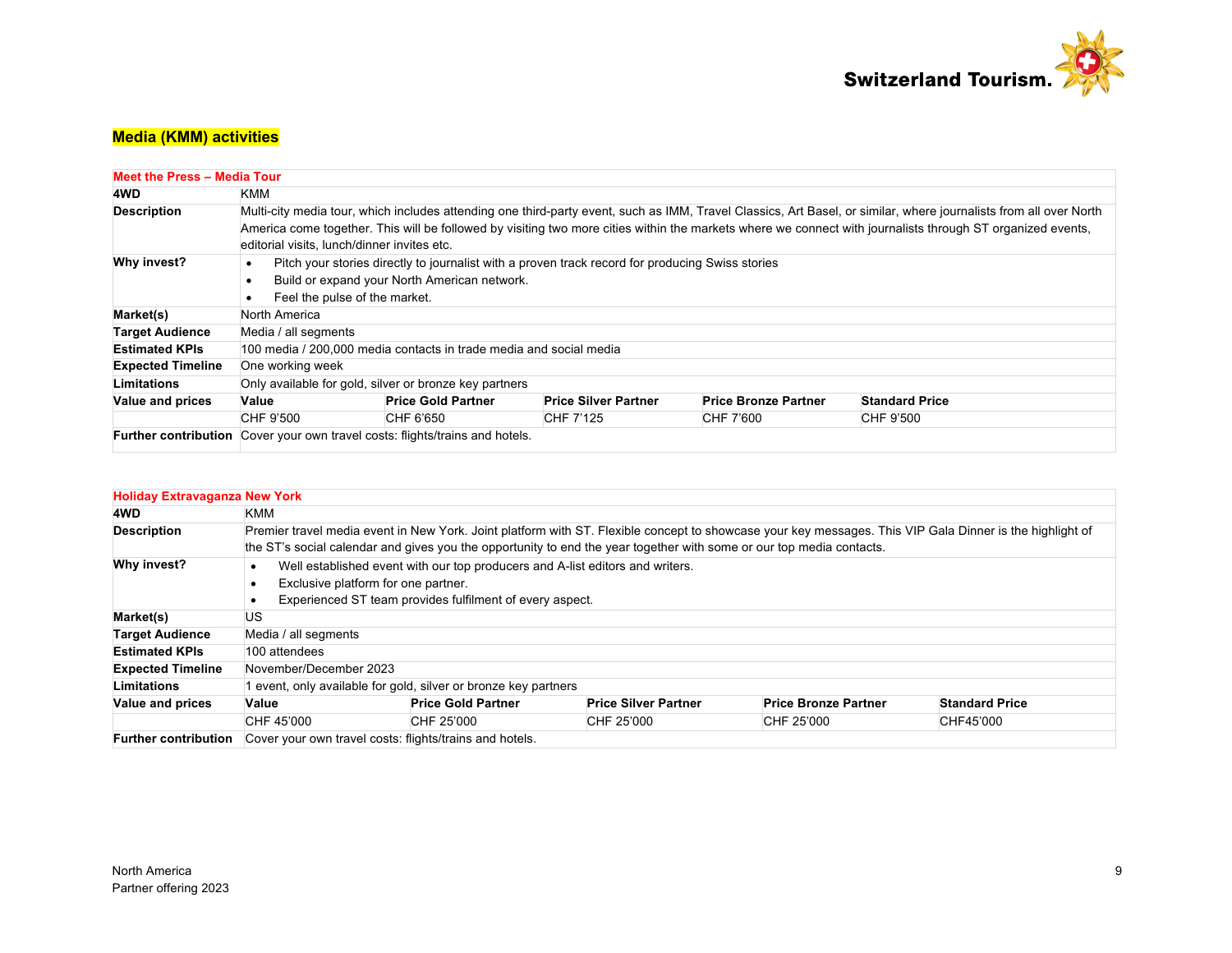

| <b>Influencer Marketing</b> |                                                                                                                                                                                                   |                           |                             |                             |                       |  |  |  |
|-----------------------------|---------------------------------------------------------------------------------------------------------------------------------------------------------------------------------------------------|---------------------------|-----------------------------|-----------------------------|-----------------------|--|--|--|
| 4WD                         | KMM/(e)Marketing                                                                                                                                                                                  |                           |                             |                             |                       |  |  |  |
| <b>Description</b>          | Full-service tailor-made Influencer Marketing. Perfect opportunity to reach clearly defined communities with your key messages. Influencers usually travel to<br>more than one Swiss destination. |                           |                             |                             |                       |  |  |  |
| Why invest?                 | Full use of ST's market knowledge to reach your client.<br>Sub partner integration possible<br>Combinable with other activities in the market: use of assets, appearance at events, etc.          |                           |                             |                             |                       |  |  |  |
| Market(s)                   | North America                                                                                                                                                                                     |                           |                             |                             |                       |  |  |  |
| <b>Target Audience</b>      | B2C (choose your segment)                                                                                                                                                                         |                           |                             |                             |                       |  |  |  |
| <b>Estimated KPIs</b>       | 1-2 Mio. contacts                                                                                                                                                                                 |                           |                             |                             |                       |  |  |  |
| <b>Expected Timeline</b>    | Flexible                                                                                                                                                                                          |                           |                             |                             |                       |  |  |  |
| Limitations                 | Available to 2 partners                                                                                                                                                                           |                           |                             |                             |                       |  |  |  |
| Value and prices            | Value                                                                                                                                                                                             | <b>Price Gold Partner</b> | <b>Price Silver Partner</b> | <b>Price Bronze Partner</b> | <b>Standard Price</b> |  |  |  |
| (Scalable)                  | CHF 28'000                                                                                                                                                                                        | CHF 19'600                | CHF 21'000                  | CHF 22'400                  | CHF 28'000            |  |  |  |
| <b>Further contribution</b> | Land arrangements incl. hotels, half board, local quides, local activities.                                                                                                                       |                           |                             |                             |                       |  |  |  |

### **TV and Streaming Services Production**

| 4WD                         | KMM/(e)Marketing                                                                                                                                                                                                                                                                                                                                                                         |                           |                             |                             |                       |  |  |  |
|-----------------------------|------------------------------------------------------------------------------------------------------------------------------------------------------------------------------------------------------------------------------------------------------------------------------------------------------------------------------------------------------------------------------------------|---------------------------|-----------------------------|-----------------------------|-----------------------|--|--|--|
| <b>Description</b>          | Demand for quality content is big and we will partner with the most promising production companies with the strongest distribution channels to show case<br>your destination. Often combined with landing page or social media campaign. We will approach you with project opportunities as they develop.<br>Length of feature for individual partners depends on cost paid to producer. |                           |                             |                             |                       |  |  |  |
| Why invest?                 | Longevity of content, often multiyear or multinational audience.<br>Often combined with spin-off activities: editorial coverage, social media, tour operator integration<br>Use of B-Roll, behind-the-scene photography, inc. worldwide copyright                                                                                                                                        |                           |                             |                             |                       |  |  |  |
| Market(s)                   | North America and other markets                                                                                                                                                                                                                                                                                                                                                          |                           |                             |                             |                       |  |  |  |
| <b>Target Audience</b>      | Consumer (B2C)                                                                                                                                                                                                                                                                                                                                                                           |                           |                             |                             |                       |  |  |  |
| <b>Estimated KPIs</b>       | 6-12 Mio. contacts per year                                                                                                                                                                                                                                                                                                                                                              |                           |                             |                             |                       |  |  |  |
| <b>Expected Timeline</b>    | Flexible                                                                                                                                                                                                                                                                                                                                                                                 |                           |                             |                             |                       |  |  |  |
| <b>Limitations</b>          | Available to multiple partners                                                                                                                                                                                                                                                                                                                                                           |                           |                             |                             |                       |  |  |  |
| Value and prices            | Value                                                                                                                                                                                                                                                                                                                                                                                    | <b>Price Gold Partner</b> | <b>Price Silver Partner</b> | <b>Price Bronze Partner</b> | <b>Standard Price</b> |  |  |  |
|                             | CHF 30'000                                                                                                                                                                                                                                                                                                                                                                               | CHF 18'500                | CHF 19'750                  | CHF 21'000                  | CHF 30'000            |  |  |  |
| <b>Further contribution</b> | Land arrangements for crew incl. hotels, half board, local quides, local activities.                                                                                                                                                                                                                                                                                                     |                           |                             |                             |                       |  |  |  |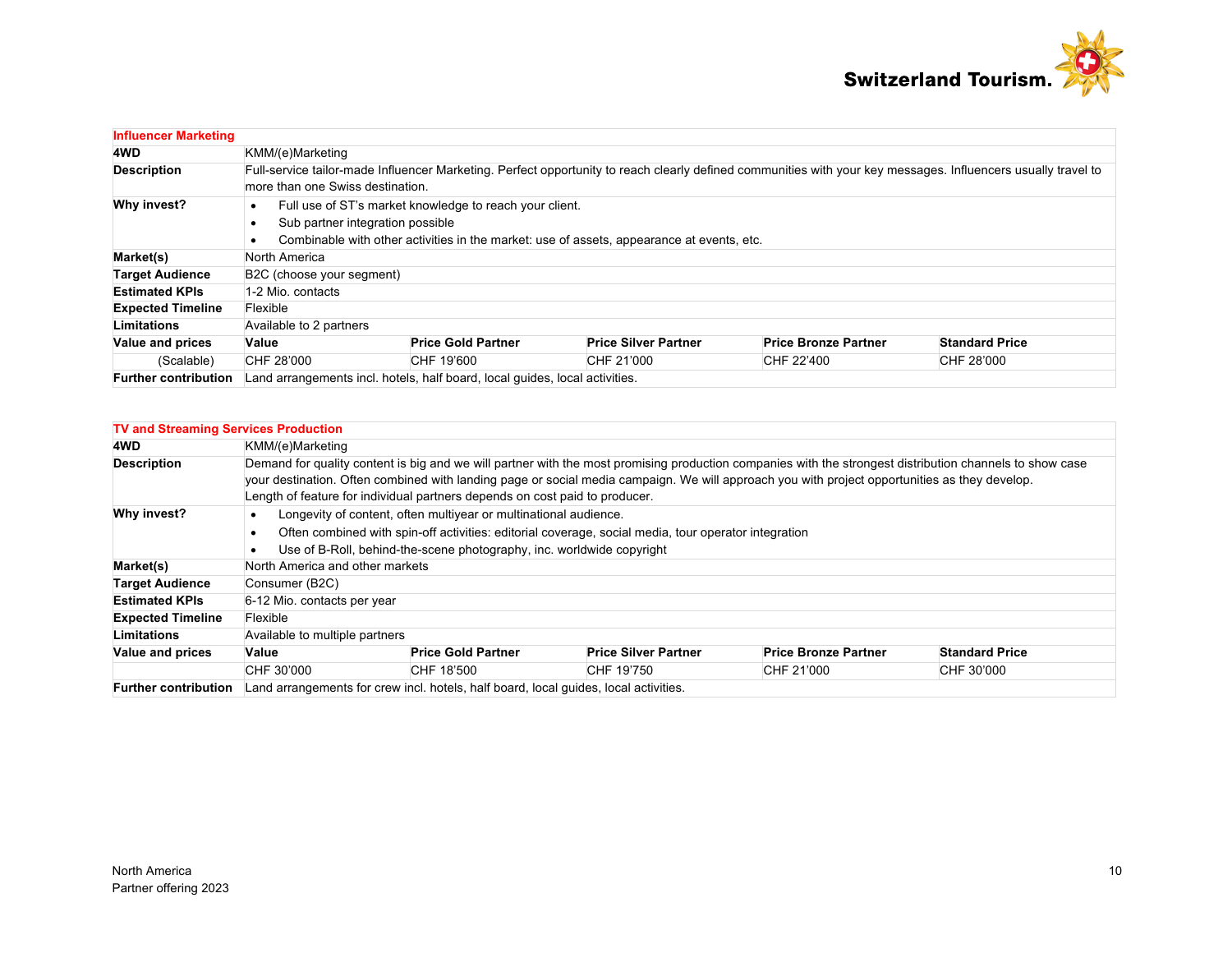

# **Additional Activities**

| <b>4WD: Starter Package</b> |                                                                                                                                     |                           |                                                                                                                                          |                             |                       |  |  |  |
|-----------------------------|-------------------------------------------------------------------------------------------------------------------------------------|---------------------------|------------------------------------------------------------------------------------------------------------------------------------------|-----------------------------|-----------------------|--|--|--|
| 4WD                         | Media, Trade, (e)Marketing                                                                                                          |                           |                                                                                                                                          |                             |                       |  |  |  |
| <b>Description</b>          | New to the US and Canada? Get a good first impression and make one with key players! The package includes the following activities: |                           |                                                                                                                                          |                             |                       |  |  |  |
|                             | 1/2 page in the 'Yodel', our Switzerland Sales Guide, produced and distributed with major North American travel trade publications  |                           |                                                                                                                                          |                             |                       |  |  |  |
|                             | Inclusion in 1 trade webinar addressing US and Canadian travel agents (recording archived on trade corner)                          |                           |                                                                                                                                          |                             |                       |  |  |  |
|                             | Partner contact and short content on trade corner (myS/trade) + inclusion in our STNA trade e-newsletter (one item per year)        |                           |                                                                                                                                          |                             |                       |  |  |  |
|                             | 1 media webinar addressing US and Canadian journalists (recording archived on media corner) + media newsletter                      |                           |                                                                                                                                          |                             |                       |  |  |  |
|                             | 1 promoted post on the STNA Facebook page + inclusion in our STNA B2C e-newsletter with over 95'000 subscribers (one item per year) |                           |                                                                                                                                          |                             |                       |  |  |  |
| Why invest?                 |                                                                                                                                     |                           | Perfect program for partners who would like to get a first, but throughout impression of the market as well as to reach some key players |                             |                       |  |  |  |
|                             | Integrated, effective 4-wheel drive approach                                                                                        |                           |                                                                                                                                          |                             |                       |  |  |  |
|                             | Exceptionally good value for money                                                                                                  |                           |                                                                                                                                          |                             |                       |  |  |  |
| Market(s)                   | <b>NA</b>                                                                                                                           |                           |                                                                                                                                          |                             |                       |  |  |  |
| <b>Target Audience</b>      | Media, Trade and Consumer                                                                                                           |                           |                                                                                                                                          |                             |                       |  |  |  |
| <b>Estimated KPIs</b>       |                                                                                                                                     |                           | 7'500 media contacts and 2-3 media results, 90'000 trade contacts, 160'000 B2C contacts                                                  |                             |                       |  |  |  |
| <b>Expected Timeline</b>    | Spread throughout 2023                                                                                                              |                           |                                                                                                                                          |                             |                       |  |  |  |
| <b>Limitations</b>          | Only partners who are new to the North American market are eligible                                                                 |                           |                                                                                                                                          |                             |                       |  |  |  |
| <b>Value and prices</b>     | Value                                                                                                                               | <b>Price Gold Partner</b> | <b>Price Silver Partner</b>                                                                                                              | <b>Price Bronze Partner</b> | <b>Standard Price</b> |  |  |  |
|                             | CHF 10'000                                                                                                                          | CHF 10'000                | CHF 10'000                                                                                                                               | CHF 10'000                  | CHF 10'000            |  |  |  |
| <b>Further contribution</b> | Content, participation in webinars                                                                                                  |                           |                                                                                                                                          |                             |                       |  |  |  |

| <b>KAM/KMM: 24hrs City Take-Over</b> |                                                                                                                                                                                                                                                                                                                                                                                                      |                                                                                                                                   |                             |                             |                       |  |  |  |
|--------------------------------------|------------------------------------------------------------------------------------------------------------------------------------------------------------------------------------------------------------------------------------------------------------------------------------------------------------------------------------------------------------------------------------------------------|-----------------------------------------------------------------------------------------------------------------------------------|-----------------------------|-----------------------------|-----------------------|--|--|--|
| 4WD                                  | Trade, Media                                                                                                                                                                                                                                                                                                                                                                                         |                                                                                                                                   |                             |                             |                       |  |  |  |
| <b>Description</b>                   | Unique platform to showcase your region in a key North American city. A lunch media event and an evening trade/VIP reception. Bring up to seven partners<br>from the region/destination.<br>A format that has proven to be very successful in the past. Unique and exclusive opportunity to showcase the entire destination/region in front of top media<br>and trade accounts from a specific city. |                                                                                                                                   |                             |                             |                       |  |  |  |
| Why invest?                          | Ideal opportunity to strengthen existing contacts and create new ones (media and trade) in a specific region<br>$\bullet$<br>Chance to explore new source markets with big potential<br>٠<br>Exclusive approach for your region and great added value for your sub-partners<br>٠                                                                                                                     |                                                                                                                                   |                             |                             |                       |  |  |  |
| Market(s)                            | North America                                                                                                                                                                                                                                                                                                                                                                                        |                                                                                                                                   |                             |                             |                       |  |  |  |
| <b>Target Audience</b>               | Travel trade                                                                                                                                                                                                                                                                                                                                                                                         |                                                                                                                                   |                             |                             |                       |  |  |  |
| <b>Estimated KPIs</b>                |                                                                                                                                                                                                                                                                                                                                                                                                      | At least 25 key media accounts & 50 qualified trade contacts                                                                      |                             |                             |                       |  |  |  |
| <b>Expected Timeline</b>             | TBD depending on the event                                                                                                                                                                                                                                                                                                                                                                           |                                                                                                                                   |                             |                             |                       |  |  |  |
| <b>Limitations</b>                   |                                                                                                                                                                                                                                                                                                                                                                                                      | Only restricted cities available; first pick by the strongest investor. Max 4 take-overs. Max delegation of 8 people per partner. |                             |                             |                       |  |  |  |
| Value and prices                     | Value                                                                                                                                                                                                                                                                                                                                                                                                | <b>Price Gold Partner</b>                                                                                                         | <b>Price Silver Partner</b> | <b>Price Bronze Partner</b> | <b>Standard Price</b> |  |  |  |
|                                      | CHF 40'000                                                                                                                                                                                                                                                                                                                                                                                           | CHF 40'000                                                                                                                        | CHF 40'000                  | CHF 40'000                  |                       |  |  |  |
| <b>Further contribution</b>          |                                                                                                                                                                                                                                                                                                                                                                                                      | Content, potential prizes or added value items for the events                                                                     |                             |                             |                       |  |  |  |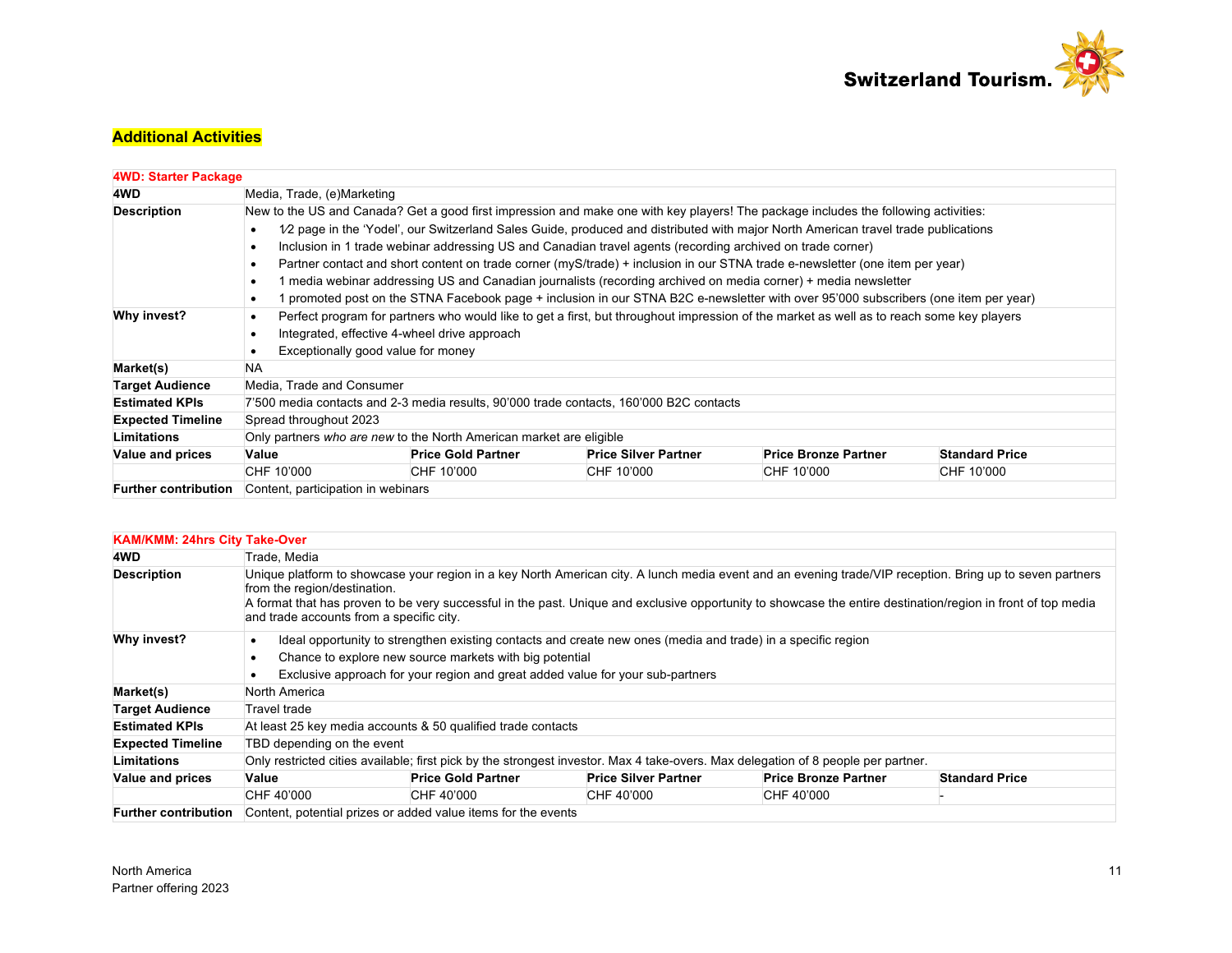

| <b>KAM: Switzerland Campus (Large)</b> |                                                                                                                                                                                                                                                                                                   |                                                                                      |                                                                                                                 |                             |                       |  |  |
|----------------------------------------|---------------------------------------------------------------------------------------------------------------------------------------------------------------------------------------------------------------------------------------------------------------------------------------------------|--------------------------------------------------------------------------------------|-----------------------------------------------------------------------------------------------------------------|-----------------------------|-----------------------|--|--|
| 4WD                                    | Trade                                                                                                                                                                                                                                                                                             |                                                                                      |                                                                                                                 |                             |                       |  |  |
| <b>Description</b>                     | Feature (full page) in the Switzerland Sales Guide ("Switzerland Yodel"), one exclusive webinar, two inclusions of news and information in trade newsletter<br>(bi-monthly), trade corner and agent networking platforms.<br>Be part of the Switzerland Tourism Trade portfolio in North America. |                                                                                      |                                                                                                                 |                             |                       |  |  |
| Why invest?                            | Feature in THE Switzerland Tourism sales tool (used at any trade event during the year)                                                                                                                                                                                                           |                                                                                      |                                                                                                                 |                             |                       |  |  |
|                                        | Operators and agents still like print material when it comes to sales tools, the Switzerland Yodel is an essential guide for them                                                                                                                                                                 |                                                                                      |                                                                                                                 |                             |                       |  |  |
|                                        |                                                                                                                                                                                                                                                                                                   |                                                                                      | Exclusive opportunity to directly present your destination to top qualified trade accounts across North America |                             |                       |  |  |
| Market(s)                              | North America                                                                                                                                                                                                                                                                                     |                                                                                      |                                                                                                                 |                             |                       |  |  |
| <b>Target Audience</b>                 | Travel trade                                                                                                                                                                                                                                                                                      |                                                                                      |                                                                                                                 |                             |                       |  |  |
| <b>Estimated KPIs</b>                  |                                                                                                                                                                                                                                                                                                   | 90'000 qualified contacts (print & digital, webinars), 1 mio impressions             |                                                                                                                 |                             |                       |  |  |
| <b>Expected Timeline</b>               | January - December 2023                                                                                                                                                                                                                                                                           |                                                                                      |                                                                                                                 |                             |                       |  |  |
| <b>Limitations</b>                     | Activity can only be bought up to two times per partner                                                                                                                                                                                                                                           |                                                                                      |                                                                                                                 |                             |                       |  |  |
| Value and prices                       | Value                                                                                                                                                                                                                                                                                             | <b>Price Gold Partner</b>                                                            | <b>Price Silver Partner</b>                                                                                     | <b>Price Bronze Partner</b> | <b>Standard Price</b> |  |  |
|                                        | CHF 8'500                                                                                                                                                                                                                                                                                         | CHF 8'500                                                                            | CHF 8'500                                                                                                       | CHF 8'500                   |                       |  |  |
| <b>Further contribution</b>            |                                                                                                                                                                                                                                                                                                   | Content (text and pictures) for the various activities involved (Yodel, webinar, NL) |                                                                                                                 |                             |                       |  |  |

### **KAM: Switzerland Campus (Medium)**

| 4WD                         | Trade                                                                                                                                                                                                                                                                                         |                           |                                                                                                                 |                             |                       |  |  |  |  |
|-----------------------------|-----------------------------------------------------------------------------------------------------------------------------------------------------------------------------------------------------------------------------------------------------------------------------------------------|---------------------------|-----------------------------------------------------------------------------------------------------------------|-----------------------------|-----------------------|--|--|--|--|
| <b>Description</b>          | Feature (half page) in the Switzerland Sales Guide ("Switzerland Yodel"), one exclusive webinar, inclusion of news and information in trade newsletter (bi-<br>monthly), trade corner and agent networking platforms.<br>Be part of the Switzerland Tourism Trade portfolio in North America. |                           |                                                                                                                 |                             |                       |  |  |  |  |
| Why invest?                 | Feature in THE Switzerland Tourism sales tool (used at any trade event during the year)                                                                                                                                                                                                       |                           |                                                                                                                 |                             |                       |  |  |  |  |
|                             | Operators and agents still like print material when it comes to sales tools, the Switzerland Yodel is an essential quide for them                                                                                                                                                             |                           |                                                                                                                 |                             |                       |  |  |  |  |
|                             |                                                                                                                                                                                                                                                                                               |                           | Exclusive opportunity to directly present your destination to top qualified trade accounts across North America |                             |                       |  |  |  |  |
| Market(s)                   | North America                                                                                                                                                                                                                                                                                 |                           |                                                                                                                 |                             |                       |  |  |  |  |
| <b>Target Audience</b>      | Travel trade                                                                                                                                                                                                                                                                                  |                           |                                                                                                                 |                             |                       |  |  |  |  |
| <b>Estimated KPIs</b>       | 90'000 qualified contacts (print & digital, webinars), 1 mio impressions                                                                                                                                                                                                                      |                           |                                                                                                                 |                             |                       |  |  |  |  |
| <b>Expected Timeline</b>    | January - December 2023                                                                                                                                                                                                                                                                       |                           |                                                                                                                 |                             |                       |  |  |  |  |
| <b>Limitations</b>          | Activity can only be bought up to two times per partner                                                                                                                                                                                                                                       |                           |                                                                                                                 |                             |                       |  |  |  |  |
| Value and prices            | Value                                                                                                                                                                                                                                                                                         | <b>Price Gold Partner</b> | <b>Price Silver Partner</b>                                                                                     | <b>Price Bronze Partner</b> | <b>Standard Price</b> |  |  |  |  |
|                             | CHF 7'500                                                                                                                                                                                                                                                                                     | CHF 7'500                 | CHF 7'500                                                                                                       | CHF 7'500                   |                       |  |  |  |  |
| <b>Further contribution</b> |                                                                                                                                                                                                                                                                                               |                           | Content (text and pictures) for the various activities involved (Yodel, webinar, NL)                            |                             |                       |  |  |  |  |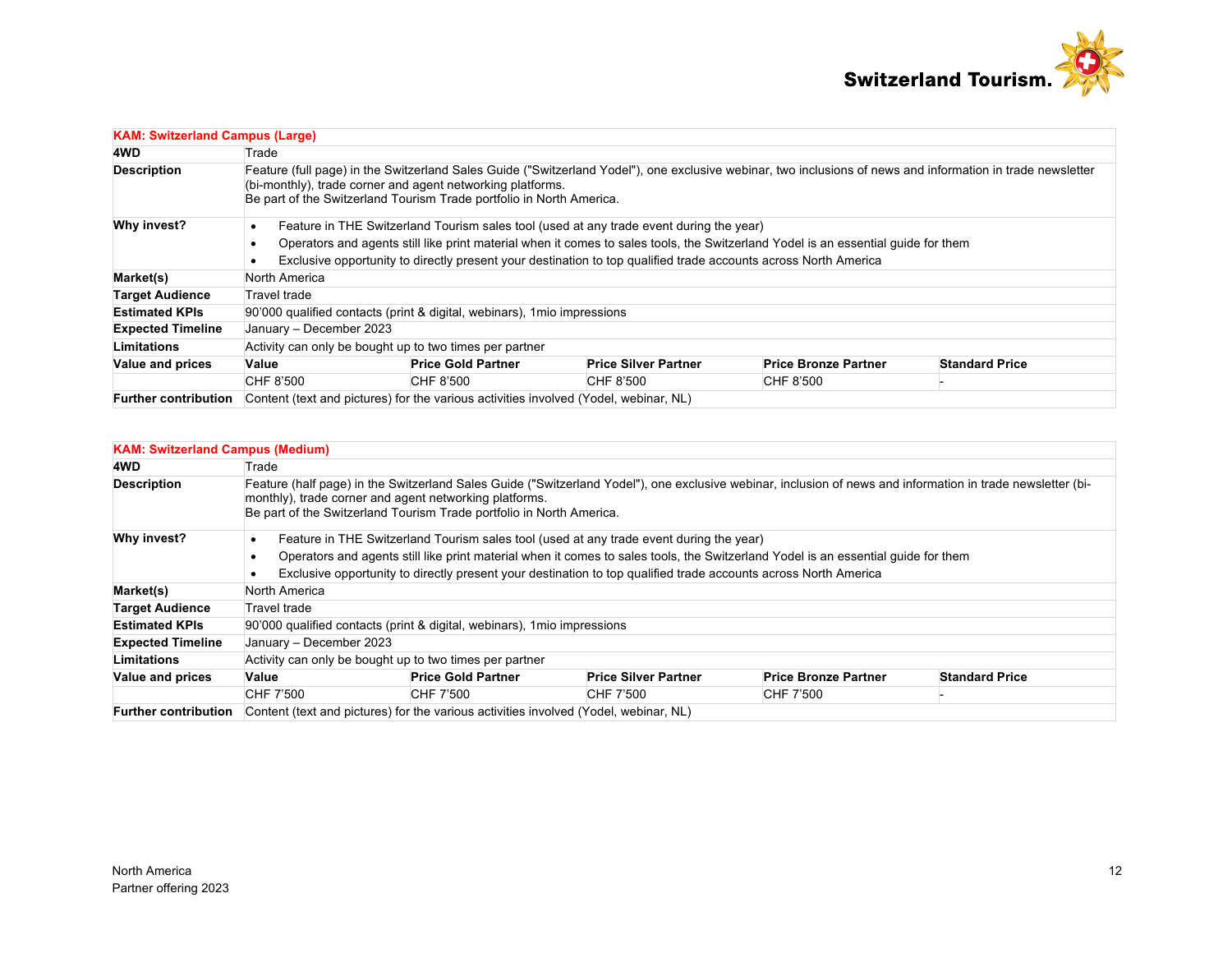

| <b>KAM: Trade Sales Calls</b> |                                                                                                                                                                                                                                                                                                              |                                                                                                                                                                 |                                                   |                             |                             |                       |  |  |
|-------------------------------|--------------------------------------------------------------------------------------------------------------------------------------------------------------------------------------------------------------------------------------------------------------------------------------------------------------|-----------------------------------------------------------------------------------------------------------------------------------------------------------------|---------------------------------------------------|-----------------------------|-----------------------------|-----------------------|--|--|
| 4WD                           | Trade                                                                                                                                                                                                                                                                                                        |                                                                                                                                                                 |                                                   |                             |                             |                       |  |  |
| <b>Description</b>            | A 5-day sales calls tour in a North American region (East Coast, West Coast and Canada/Midwest). Approximately 15 appointments with key accounts per tour.<br>Opportunity to meet top accounts in North America on a more private setting. Meetings with product people (development) and agents (training). |                                                                                                                                                                 |                                                   |                             |                             |                       |  |  |
| Why invest?                   | ٠                                                                                                                                                                                                                                                                                                            | Great way to increase portfolio of your destination with specific Key Accounts                                                                                  |                                                   |                             |                             |                       |  |  |
|                               | Opportunity to create new products with selected Tour Operators and start a long-term return of investment<br>$\bullet$                                                                                                                                                                                      |                                                                                                                                                                 |                                                   |                             |                             |                       |  |  |
|                               |                                                                                                                                                                                                                                                                                                              | Meeting face-to-face will be key next year and the sales calls allow you to strengthen your relationships with established accounts on a more personal<br>level |                                                   |                             |                             |                       |  |  |
| Market(s)                     |                                                                                                                                                                                                                                                                                                              | North America                                                                                                                                                   |                                                   |                             |                             |                       |  |  |
| <b>Target Audience</b>        |                                                                                                                                                                                                                                                                                                              | Travel trade                                                                                                                                                    |                                                   |                             |                             |                       |  |  |
| <b>Estimated KPIs</b>         |                                                                                                                                                                                                                                                                                                              | At least 15 qualified trade contacts                                                                                                                            |                                                   |                             |                             |                       |  |  |
| <b>Expected Timeline</b>      |                                                                                                                                                                                                                                                                                                              | January - December 2023                                                                                                                                         |                                                   |                             |                             |                       |  |  |
| Limitations                   |                                                                                                                                                                                                                                                                                                              |                                                                                                                                                                 | 3 partners per tour, first pick by gold partners. |                             |                             |                       |  |  |
| <b>Value and prices</b>       | Value                                                                                                                                                                                                                                                                                                        |                                                                                                                                                                 | <b>Price Gold Partner</b>                         | <b>Price Silver Partner</b> | <b>Price Bronze Partner</b> | <b>Standard Price</b> |  |  |
|                               | CHF 5'000                                                                                                                                                                                                                                                                                                    |                                                                                                                                                                 | CHF 5'000                                         | CHF 5'000                   | CHF 5'000                   |                       |  |  |
| <b>Further</b>                | Travel expenses                                                                                                                                                                                                                                                                                              |                                                                                                                                                                 |                                                   |                             |                             |                       |  |  |
| contribution                  |                                                                                                                                                                                                                                                                                                              |                                                                                                                                                                 |                                                   |                             |                             |                       |  |  |

| <b>KAM: Business Plans with Tour Operators</b> |                                                                                                                                                                                                                                                                                                                                                                                                                                         |                           |                             |                                                                                                                                                      |                       |  |  |  |  |
|------------------------------------------------|-----------------------------------------------------------------------------------------------------------------------------------------------------------------------------------------------------------------------------------------------------------------------------------------------------------------------------------------------------------------------------------------------------------------------------------------|---------------------------|-----------------------------|------------------------------------------------------------------------------------------------------------------------------------------------------|-----------------------|--|--|--|--|
| 4WD                                            | Trade, (e) Marketing, Promotion, Media                                                                                                                                                                                                                                                                                                                                                                                                  |                           |                             |                                                                                                                                                      |                       |  |  |  |  |
| <b>Description</b>                             | Joint marketing agreements with one or multiple North American tour operators, to support sales of new or existing tour programs. The campaign includes<br>digital, print and media components as well, targeting b2c and/or b2b audiences.<br>Effective activity to boost sales in a specific destination. Opportunity to strengthen relationships with tour operators, create new programs and support them in<br>selling the region. |                           |                             |                                                                                                                                                      |                       |  |  |  |  |
| Why invest?                                    | Opportunity to effectively generate more sales/bookings towards your region<br>$\bullet$<br>Chance to create new programs with specific Tour Operators or expand existing portfolio of your destination<br>$\bullet$<br>Long-term investment<br>٠                                                                                                                                                                                       |                           |                             |                                                                                                                                                      |                       |  |  |  |  |
| Market(s)                                      | North America                                                                                                                                                                                                                                                                                                                                                                                                                           |                           |                             |                                                                                                                                                      |                       |  |  |  |  |
| <b>Target Audience</b>                         | Travel trade, end-consumers                                                                                                                                                                                                                                                                                                                                                                                                             |                           |                             |                                                                                                                                                      |                       |  |  |  |  |
| <b>Estimated KPIs</b>                          | At least 1 mio impressions and 5,000 qualified contacts                                                                                                                                                                                                                                                                                                                                                                                 |                           |                             |                                                                                                                                                      |                       |  |  |  |  |
| <b>Expected Timeline</b>                       | January - December 2023                                                                                                                                                                                                                                                                                                                                                                                                                 |                           |                             |                                                                                                                                                      |                       |  |  |  |  |
| <b>Limitations</b>                             | Only for destination partners                                                                                                                                                                                                                                                                                                                                                                                                           |                           |                             |                                                                                                                                                      |                       |  |  |  |  |
| Value and prices                               | Value                                                                                                                                                                                                                                                                                                                                                                                                                                   | <b>Price Gold Partner</b> | <b>Price Silver Partner</b> | <b>Price Bronze Partner</b>                                                                                                                          | <b>Standard Price</b> |  |  |  |  |
|                                                | CHF 20'000                                                                                                                                                                                                                                                                                                                                                                                                                              | CHF 20'000                | CHF 20'000                  | CHF 20'000                                                                                                                                           |                       |  |  |  |  |
| <b>Further contribution</b>                    |                                                                                                                                                                                                                                                                                                                                                                                                                                         |                           |                             | Content (text and pictures) for the various activities, land arrangements for possible fam trips, online trainings if necessary and part of the plan |                       |  |  |  |  |